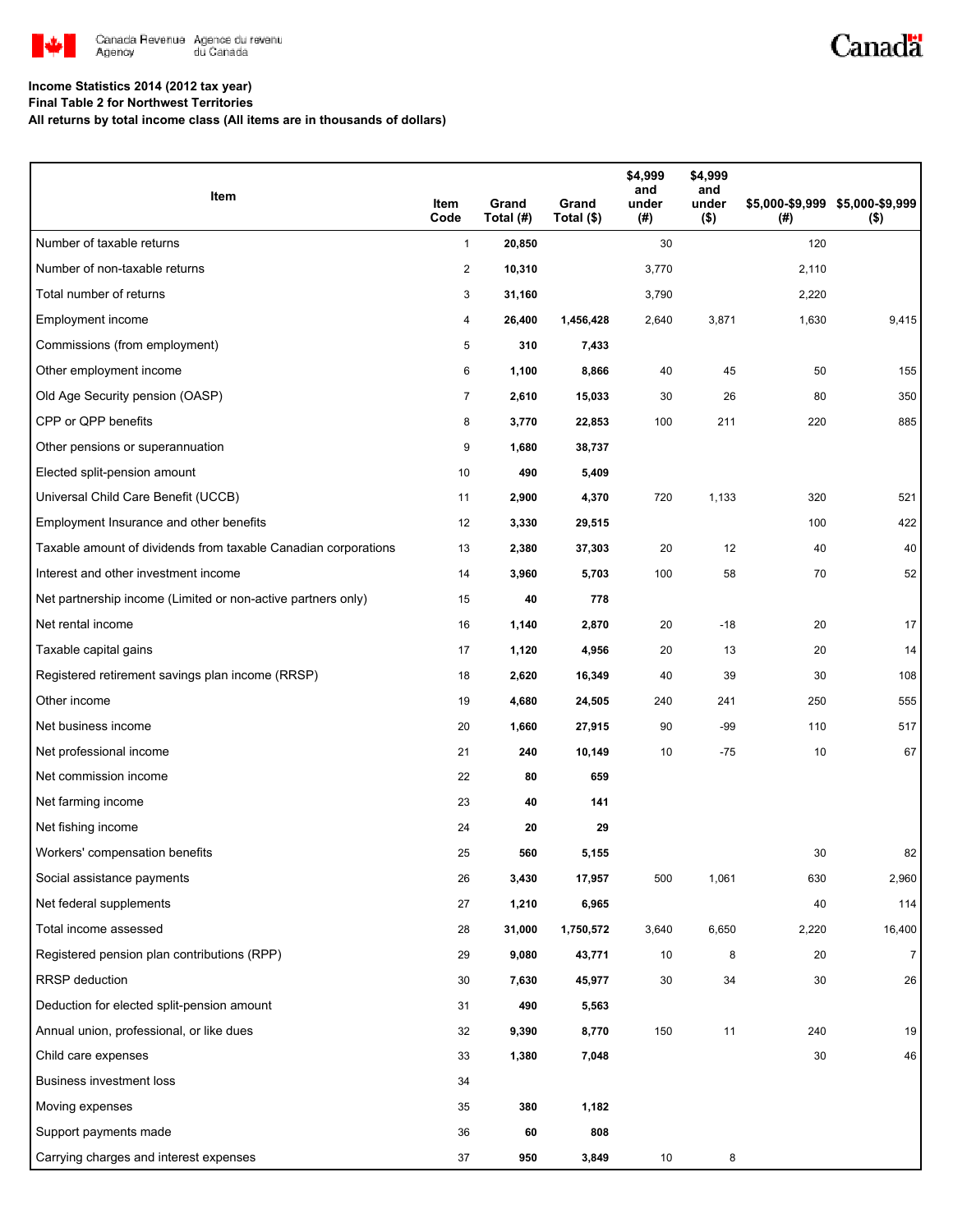

# Canadä

#### **Income Statistics 2014 (2012 tax year)**

**Final Table 2 for Northwest Territories**

**All returns by total income class (All items are in thousands of dollars)**

| Item                                                                                           | Item<br>Code | Grand<br>Total (#) | Grand<br>Total (\$) | \$4,999<br>and<br>under<br>(# ) | \$4,999<br>and<br>under<br>$($ \$) | (#)   | \$5,000-\$9,999 \$5,000-\$9,999<br>$($ \$) |
|------------------------------------------------------------------------------------------------|--------------|--------------------|---------------------|---------------------------------|------------------------------------|-------|--------------------------------------------|
| Deductions for CPP/QPP contributions on self-employment and<br>other earnings                  | 38           | 1,010              | 944                 | 20                              | 1                                  | 90    | 15                                         |
| Deductions for provincial parental insurance plan (PPIP) premiums<br>on self-employment income | 39           |                    |                     |                                 |                                    |       |                                            |
| Exploration and development expenses                                                           | 40           | 30                 | 225                 |                                 |                                    |       |                                            |
| Other employment expenses                                                                      | 41           | 460                | 1,843               |                                 |                                    |       |                                            |
| Clergy residence deduction                                                                     | 42           | 40                 | 460                 |                                 |                                    |       |                                            |
| Other deductions                                                                               | 43           | 870                | 906                 | 30                              | 32                                 | 30    | 15                                         |
| Total deductions before adjustments                                                            | 44           | 17,030             | 121,477             | 280                             | 180                                | 420   | 162                                        |
| Social benefits repayment                                                                      | 45           | 630                | 1,647               |                                 |                                    |       |                                            |
| Net income after adjustments                                                                   | 46           | 30,930             | 1,627,793           | 3,570                           | 6,814                              | 2,220 | 16,238                                     |
| Canadian Forces personnel and police deduction                                                 | 47           |                    |                     |                                 |                                    |       |                                            |
| Security options deductions                                                                    | 48           |                    |                     |                                 |                                    |       |                                            |
| Other payments deductions                                                                      | 49           | 4,320              | 30,076              | 510                             | 1,091                              | 680   | 3,156                                      |
| Non-capital losses of other years                                                              | 50           | 20                 | 90                  |                                 |                                    |       |                                            |
| Net capital losses of other years                                                              | 51           | 200                | 340                 |                                 |                                    |       |                                            |
| Capital gains deduction                                                                        | 52           | 20                 | 1,540               |                                 |                                    |       |                                            |
| Northern residents deductions                                                                  | 53           | 18,230             | 99,751              | 240                             | 132                                | 300   | 436                                        |
| Additional deductions                                                                          | 54           | 30                 | 203                 |                                 |                                    |       |                                            |
| Farming/fishing losses of prior years                                                          | 55           |                    |                     |                                 |                                    |       |                                            |
| Total deductions from net income                                                               | 56           | 21,410             | 132,206             | 720                             | 1,223                              | 910   | 3,610                                      |
| Taxable income assessed                                                                        | 57           | 30,200             | 1,495,797           | 3,330                           | 5,620                              | 2,050 | 12,659                                     |
| Basic personal amount                                                                          | 58           | 31,160             | 336,170             | 3,790                           | 40,719                             | 2,220 | 23,848                                     |
| Age amount                                                                                     | 59           | 2,330              | 13,762              | 30                              | 181                                | 80    | 544                                        |
| Spouse or common-law partner amount                                                            | 60           | 1,940              | 14,708              | 80                              | 694                                | 90    | 732                                        |
| Amount for eligible dependant                                                                  | 61           | 1,800              | 19,013              | 280                             | 3,047                              | 210   | 2,265                                      |
| Amount for children 17 and under                                                               | 62           | 5,580              | 22,053              | 420                             | 1,649                              | 300   | 1,168                                      |
| Amount for infirm dependants age 18 or older                                                   | 63           |                    |                     |                                 |                                    |       |                                            |
| CPP or QPP contributions through employment                                                    | 64           | 22,480             | 38,018              | 420                             | 138                                | 1,050 | 190                                        |
| CPP or QPP contributions on self-employment and other earnings                                 | 65           | 1,010              | 944                 | 20                              | 1                                  | 90    | 15                                         |
| Employment Insurance premiums                                                                  | 66           | 23,240             | 14,237              | 990                             | 107                                | 1,430 | 178                                        |
| PPIP premiums paid                                                                             | 67           |                    |                     |                                 |                                    |       |                                            |
| PPIP premiums payable on employment income                                                     | 68           |                    |                     |                                 |                                    |       |                                            |
| PPIP premiums payable on self-employment income                                                | 69           |                    |                     |                                 |                                    |       |                                            |
| Volunteer firefighters' amount                                                                 | 70           | 140                | 423                 |                                 |                                    |       |                                            |
| Canada employment amount                                                                       | 71           | 25,700             | 27,529              | 1,830                           | 1,678                              | 1,630 | 1,722                                      |
| Public transit amount                                                                          | 72           | 410                | 117                 | 20                              | 7                                  | 30    | 6                                          |
| Children's fitness amount                                                                      | 73           | 1,620              | 848                 |                                 |                                    |       |                                            |
| Children's arts amount                                                                         | 74           | 450                | 216                 |                                 |                                    |       |                                            |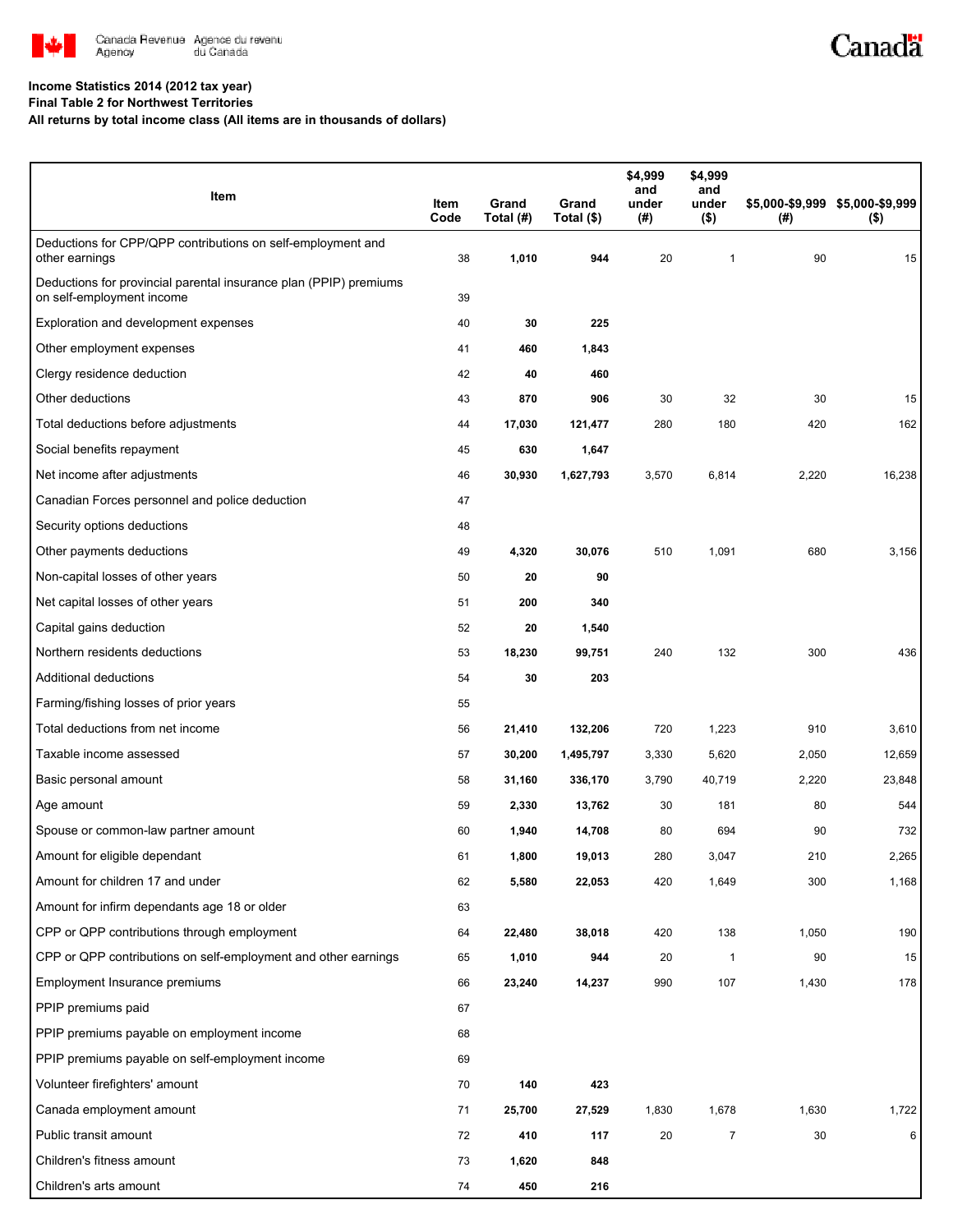

## Canadä

### **Income Statistics 2014 (2012 tax year)**

**Final Table 2 for Northwest Territories**

**All returns by total income class (All items are in thousands of dollars)**

| Item                                                              |              |                    |                     | \$4,999<br>and | \$4,999<br>and   |       |                                            |
|-------------------------------------------------------------------|--------------|--------------------|---------------------|----------------|------------------|-------|--------------------------------------------|
|                                                                   | Item<br>Code | Grand<br>Total (#) | Grand<br>Total (\$) | under<br>(#)   | under<br>$($ \$) | (#)   | \$5,000-\$9,999 \$5,000-\$9,999<br>$($ \$) |
| Home buyers' amount                                               | 75           | 210                | 928                 |                |                  |       |                                            |
| Pension income amount                                             | 76           | 2,040              | 3,890               | 20             | 20               | 20    | 34                                         |
| Caregiver amount                                                  | 77           | 70                 | 401                 |                |                  |       |                                            |
| Disability amount                                                 | 78           | 330                | 2,493               | 20             | 125              | 20    | 113                                        |
| Disability amount transferred from a dependant                    | 79           | 180                | 1,748               |                |                  |       |                                            |
| Interest paid on student loans                                    | 80           | 1,040              | 636                 |                |                  |       |                                            |
| Tuition, education, and textbook amounts                          | 81           | 2,520              | 14,661              |                |                  |       |                                            |
| Tuition, education, and textbook amounts transferred from a child | 82           | 350                | 1,714               |                |                  |       |                                            |
| Amounts transferred from spouse or common-law partner             | 83           | 810                | 3,776               | 170            | 823              | 70    | 300                                        |
| Medical expenses                                                  | 84           | 860                | 2,117               | 20             | 10               | 10    | 17                                         |
| Total tax credits on personal amounts                             | 85           | 31,160             | 78,068              | 3,790          | 7,394            | 2,220 | 4,674                                      |
| Allowable charitable donations and government gifts               | 86           | 4,770              | 6,531               |                |                  |       |                                            |
| Eligible cultural and ecological gifts                            | 87           |                    |                     |                |                  |       |                                            |
| Total tax credit on donations and gifts                           | 88           | 4,720              | 1,795               |                |                  |       |                                            |
| Total federal non-refundable tax credits                          | 89           | 31,160             | 79,863              | 3,790          | 7,394            | 2,220 | 4,675                                      |
| Federal dividend tax credit                                       | 90           | 2,250              | 5,010               |                |                  |       |                                            |
| Overseas employment tax credit                                    | 91           |                    |                     |                |                  |       |                                            |
| Minimum tax carryover                                             | 92           | 20                 | 131                 |                |                  |       |                                            |
| Basic federal tax                                                 | 93           | 20,540             | 208,738             |                |                  |       |                                            |
| Federal Foreign Tax Credit                                        | 94           | 640                | 239                 |                |                  |       |                                            |
| Federal Political contribution tax credit                         | 95           | 230                | 51                  |                |                  |       |                                            |
| <b>Investment Tax Credit</b>                                      | 96           | 20                 | 27                  |                |                  |       |                                            |
| Labour-sponsored funds tax credit                                 | 97           |                    |                     |                |                  |       |                                            |
| Alternative minimum tax payable                                   | 98           | 20                 | 73                  |                |                  |       |                                            |
| Net federal tax                                                   | 99           | 20,510             | 208,421             |                |                  |       |                                            |
| CPP contributions on self-employment                              | 100          | 1,010              | 1,887               | 20             | $\mathbf{1}$     | 90    | 30                                         |
| Social Benefits repayment                                         | 101          | 630                | 1,647               |                |                  |       |                                            |
| <b>Net Provincial Tax</b>                                         | 102          | 20,050             | 88,527              |                |                  |       |                                            |
| Total tax payable                                                 | 103          | 20,850             | 300,484             | 30             | 3                | 120   | 40                                         |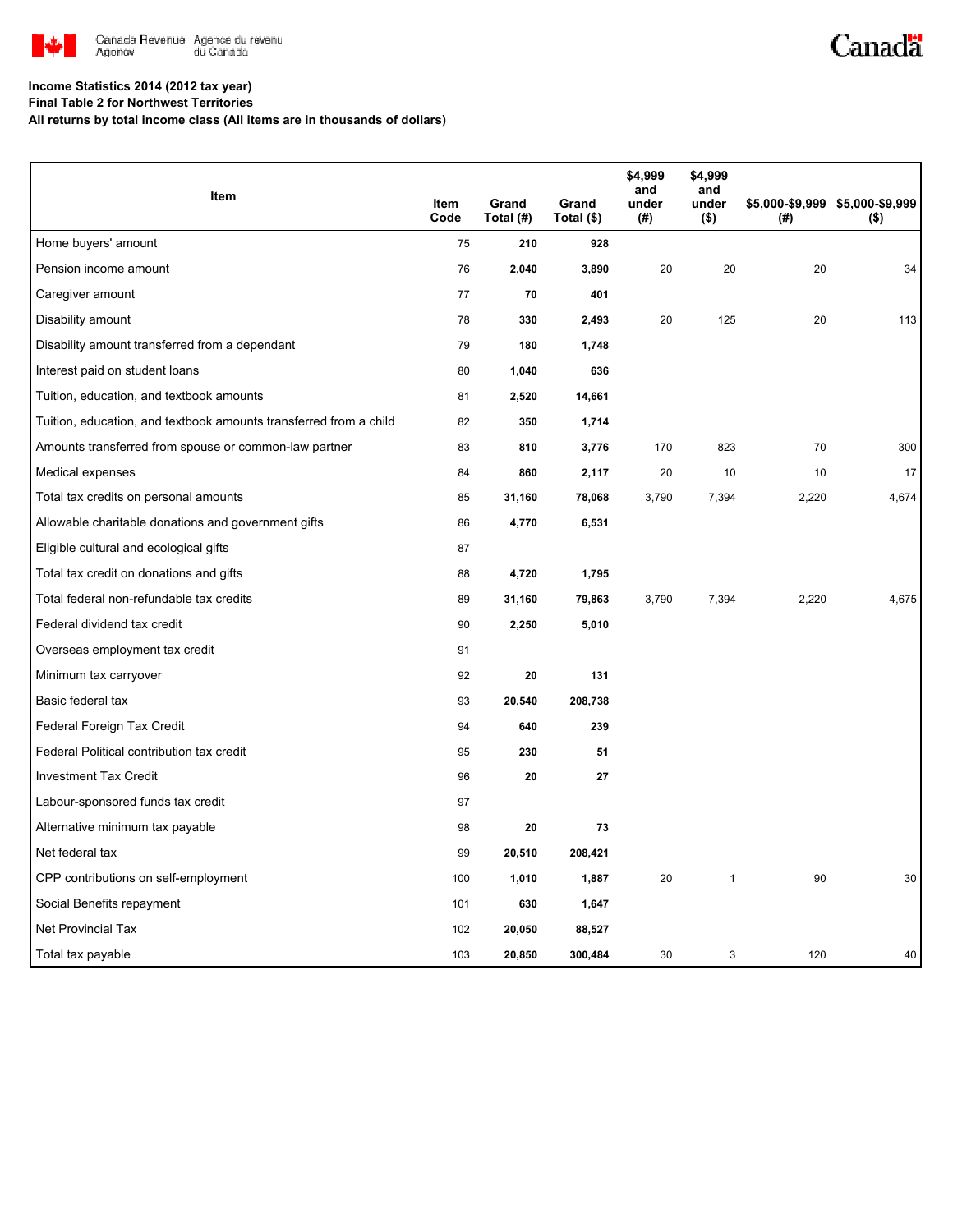| Item                                                                          | Item<br>Code   | (# )  | $($ \$) | (#)   | \$10,000-\$14,999 \$10,000-\$14,999 \$15,000-\$19,999 \$15,000-\$19,999 \$20,000-\$24,999 \$20,000-\$24,999<br>$($ \$) | (# )  | $($ \$) |
|-------------------------------------------------------------------------------|----------------|-------|---------|-------|------------------------------------------------------------------------------------------------------------------------|-------|---------|
| Number of taxable returns                                                     | $\mathbf{1}$   | 360   |         | 710   |                                                                                                                        | 870   |         |
| Number of non-taxable returns                                                 | $\overline{2}$ | 1,780 |         | 1,240 |                                                                                                                        | 740   |         |
| Total number of returns                                                       | 3              | 2,140 |         | 1,940 |                                                                                                                        | 1,610 |         |
| Employment income                                                             | 4              | 1,460 | 13,832  | 1,210 | 15,496                                                                                                                 | 1,200 | 19,568  |
| Commissions (from employment)                                                 | 5              |       |         | 10    | 12                                                                                                                     | 10    | 17      |
| Other employment income                                                       | 6              | 40    | 204     | 30    | 165                                                                                                                    | 50    | 210     |
| Old Age Security pension (OASP)                                               | $\overline{7}$ | 260   | 1,483   | 580   | 3,507                                                                                                                  | 380   | 2,435   |
| CPP or QPP benefits                                                           | 8              | 410   | 1,731   | 600   | 2,339                                                                                                                  | 450   | 2,585   |
| Other pensions or superannuation                                              | 9              | 40    | 189     | 70    | 353                                                                                                                    | 120   | 656     |
| Elected split-pension amount                                                  | 10             | 40    | 207     | 20    | 154                                                                                                                    | 20    | 221     |
| Universal Child Care Benefit (UCCB)                                           | 11             | 210   | 321     | 150   | 227                                                                                                                    | 150   | 235     |
| Employment Insurance and other<br>benefits                                    | 12             | 180   | 1,197   | 240   | 2,061                                                                                                                  | 320   | 3,431   |
| Taxable amount of dividends from<br>taxable Canadian corporations             | 13             | 40    | 58      | 50    | 84                                                                                                                     | 50    | 127     |
| Interest and other investment income                                          | 14             | 110   | 53      | 130   | 86                                                                                                                     | 120   | 65      |
| Net partnership income (Limited or<br>non-active partners only)               | 15             |       |         |       |                                                                                                                        |       |         |
| Net rental income                                                             | 16             | 20    | 62      | 10    | 27                                                                                                                     | 10    | 1       |
| Taxable capital gains                                                         | 17             | 20    | 5       | 30    | 6                                                                                                                      | 20    | 8       |
| Registered retirement savings plan<br>income (RRSP)                           | 18             | 60    | 185     | 60    | 240                                                                                                                    | 80    | 302     |
| Other income                                                                  | 19             | 280   | 825     | 240   | 828                                                                                                                    | 230   | 678     |
| Net business income                                                           | 20             | 120   | 871     | 100   | 863                                                                                                                    | 90    | 526     |
| Net professional income                                                       | 21             |       |         |       |                                                                                                                        | 10    | 161     |
| Net commission income                                                         | 22             |       |         |       |                                                                                                                        |       |         |
| Net farming income                                                            | 23             |       |         |       |                                                                                                                        |       |         |
| Net fishing income                                                            | 24             |       |         |       |                                                                                                                        |       |         |
| Workers' compensation benefits                                                | 25             | 40    | 166     | 30    | 181                                                                                                                    | 30    | 135     |
| Social assistance payments                                                    | 26             | 600   | 4,235   | 680   | 3,858                                                                                                                  | 470   | 2,913   |
| Net federal supplements                                                       | 27             | 180   | 858     | 500   | 3,522                                                                                                                  | 310   | 1,649   |
| Total income assessed                                                         | 28             | 2,140 | 26,532  | 1,940 | 34,101                                                                                                                 | 1,610 | 35,948  |
| Registered pension plan contributions<br>(RPP)                                | 29             | 40    | 18      | 40    | 21                                                                                                                     | 60    | 44      |
| RRSP deduction                                                                | 30             | 40    | 65      | 70    | 127                                                                                                                    | 90    | 152     |
| Deduction for elected split-pension<br>amount                                 | 31             |       |         |       |                                                                                                                        |       |         |
| Annual union, professional, or like<br>dues                                   | 32             | 290   | 38      | 280   | 50                                                                                                                     | 290   | 56      |
| Child care expenses                                                           | 33             | 40    | 100     | 40    | 102                                                                                                                    | 40    | 108     |
| Business investment loss                                                      | 34             |       |         |       |                                                                                                                        |       |         |
| Moving expenses                                                               | 35             |       |         | 30    | 40                                                                                                                     | 30    | 55      |
| Support payments made                                                         | 36             |       |         |       |                                                                                                                        |       |         |
| Carrying charges and interest<br>expenses                                     | 37             |       |         | 10    | 4                                                                                                                      | 10    | 4       |
| Deductions for CPP/QPP contributions<br>on self-employment and other earnings | 38             | 100   | 32      | 80    | 37                                                                                                                     | 70    | 29      |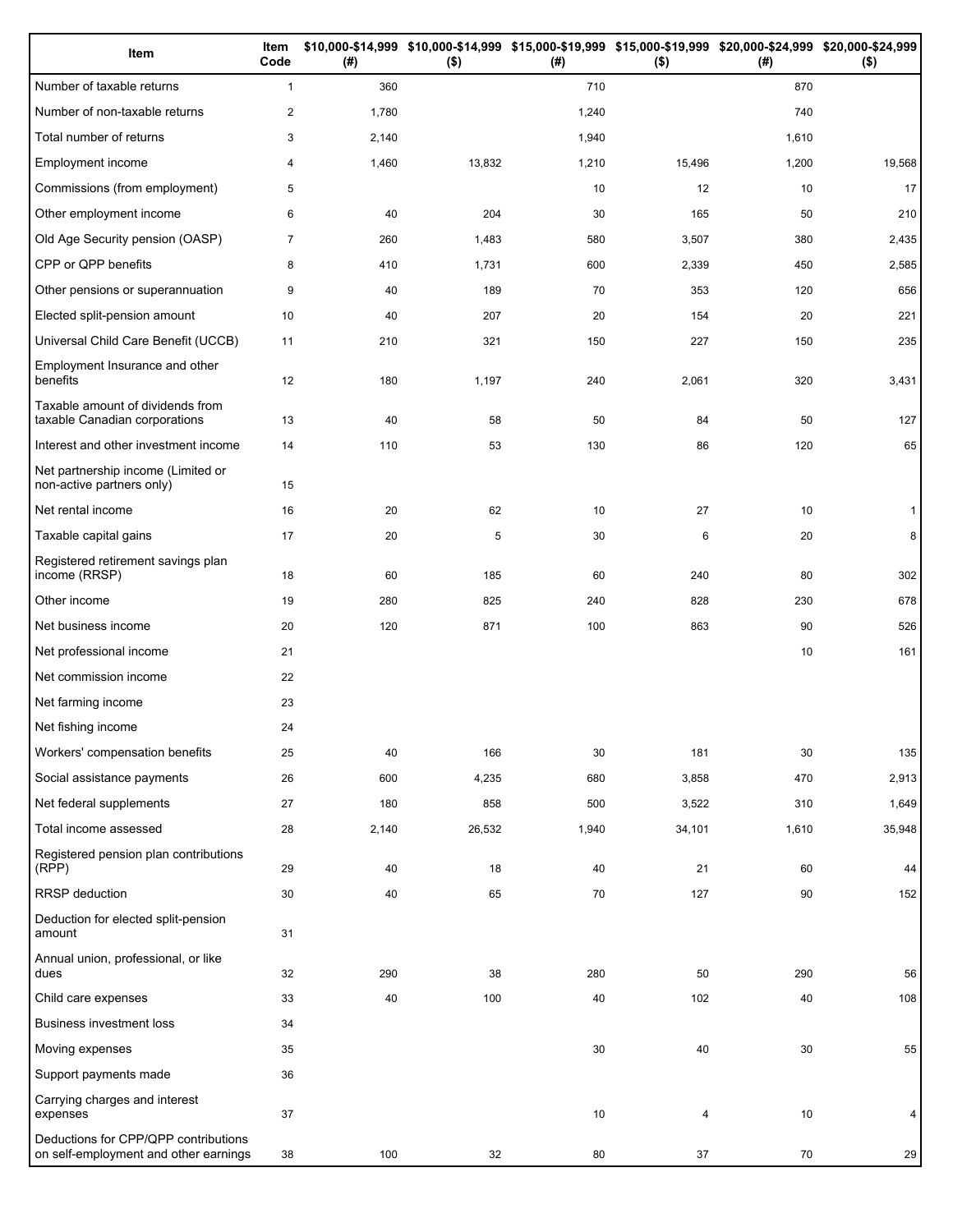| Item                                                                                              | Item<br>Code | (# )  | \$10,000-\$14,999 \$10,000-\$14,999 \$15,000-\$19,999 \$15,000-\$19,999 \$20,000-\$24,999 \$20,000-\$24,999<br>$($ \$) | $($ #) | $($ \$)        | (# )  | $($ \$) |
|---------------------------------------------------------------------------------------------------|--------------|-------|------------------------------------------------------------------------------------------------------------------------|--------|----------------|-------|---------|
| Deductions for provincial parental<br>insurance plan (PPIP) premiums on<br>self-employment income | 39           |       |                                                                                                                        |        |                |       |         |
| Exploration and development expenses                                                              | 40           |       |                                                                                                                        |        |                |       |         |
| Other employment expenses                                                                         | 41           |       |                                                                                                                        |        |                |       |         |
| Clergy residence deduction                                                                        | 42           |       |                                                                                                                        |        |                |       |         |
| Other deductions                                                                                  | 43           | 40    | 30                                                                                                                     | 60     | 54             | 70    | 69      |
| Total deductions before adjustments                                                               | 44           | 490   | 331                                                                                                                    | 500    | 461            | 510   | 549     |
| Social benefits repayment                                                                         | 45           |       |                                                                                                                        |        |                |       |         |
| Net income after adjustments                                                                      | 46           | 2,140 | 26,201                                                                                                                 | 1,940  | 33,641         | 1,610 | 35,399  |
| Canadian Forces personnel and police<br>deduction                                                 | 47           |       |                                                                                                                        |        |                |       |         |
| Security options deductions                                                                       | 48           |       |                                                                                                                        |        |                |       |         |
| Other payments deductions                                                                         | 49           | 770   | 5,259                                                                                                                  | 860    | 7,561          | 530   | 4,697   |
| Non-capital losses of other years                                                                 | 50           |       |                                                                                                                        |        |                |       |         |
| Net capital losses of other years                                                                 | 51           |       |                                                                                                                        |        |                |       |         |
| Capital gains deduction                                                                           | 52           |       |                                                                                                                        |        |                |       |         |
| Northern residents deductions                                                                     | 53           | 450   | 1,063                                                                                                                  | 580    | 1,708          | 690   | 2,209   |
| Additional deductions                                                                             | 54           |       |                                                                                                                        |        |                |       |         |
| Farming/fishing losses of prior years                                                             | 55           |       |                                                                                                                        |        |                |       |         |
| Total deductions from net income                                                                  | 56           | 1,130 | 6,334                                                                                                                  | 1,300  | 9,309          | 1,050 | 6,951   |
| Taxable income assessed                                                                           | 57           | 1,960 | 19,923                                                                                                                 | 1,850  | 24,378         | 1,580 | 28,471  |
| Basic personal amount                                                                             | 58           | 2,140 | 23,005                                                                                                                 | 1,940  | 20,959         | 1,610 | 17,360  |
| Age amount                                                                                        | 59           | 260   | 1,740                                                                                                                  | 580    | 3,884          | 380   | 2,580   |
| Spouse or common-law partner<br>amount                                                            | 60           | 140   | 1,077                                                                                                                  | 130    | 939            | 120   | 823     |
| Amount for eligible dependant                                                                     | 61           | 140   | 1,527                                                                                                                  | 110    | 1,204          | 90    | 960     |
| Amount for children 17 and under                                                                  | 62           | 250   | 1,005                                                                                                                  | 210    | 832            | 190   | 716     |
| Amount for infirm dependants age 18<br>or older                                                   | 63           |       |                                                                                                                        |        |                |       |         |
| CPP or QPP contributions through<br>employment                                                    | 64           | 1,170 | 421                                                                                                                    | 1,010  | 556            | 1,030 | 751     |
| CPP or QPP contributions on<br>self-employment and other earnings                                 | 65           | 100   | 32                                                                                                                     | 80     | 37             | 70    | 29      |
| Employment Insurance premiums                                                                     | 66           | 1,280 | 251                                                                                                                    | 1,070  | 280            | 1,080 | 352     |
| PPIP premiums paid                                                                                | 67           |       |                                                                                                                        |        |                |       |         |
| PPIP premiums payable on<br>employment income                                                     | 68           |       |                                                                                                                        |        |                |       |         |
| PPIP premiums payable on<br>self-employment income                                                | 69           |       |                                                                                                                        |        |                |       |         |
| Volunteer firefighters' amount                                                                    | 70           |       |                                                                                                                        |        |                |       |         |
| Canada employment amount                                                                          | 71           | 1,450 | 1,541                                                                                                                  | 1,210  | 1,280          | 1,210 | 1,291   |
| Public transit amount                                                                             | 72           | 40    | 9                                                                                                                      | 30     | 6              | 30    | 8       |
| Children's fitness amount                                                                         | 73           |       |                                                                                                                        | 20     | $\overline{7}$ | 10    | 6       |
| Children's arts amount                                                                            | 74           |       |                                                                                                                        |        |                |       |         |
| Home buyers' amount                                                                               | 75           |       |                                                                                                                        |        |                |       |         |
| Pension income amount                                                                             | 76           | 80    | 131                                                                                                                    | 90     | 164            | 150   | 267     |
| Caregiver amount                                                                                  | 77           |       |                                                                                                                        |        |                |       |         |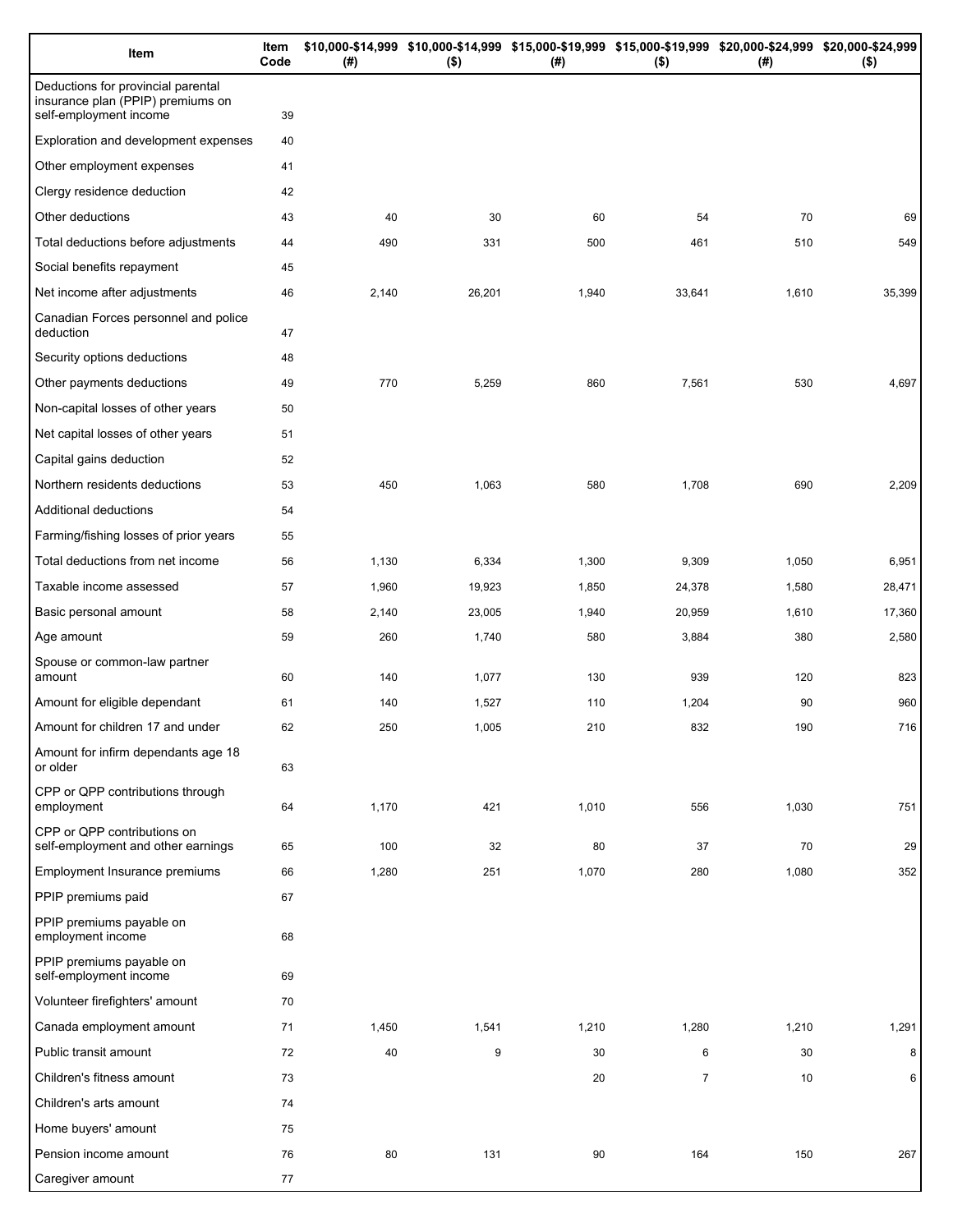| Item                                                                 | Item<br>Code | (#)   | $($ \$)        | (#)   | $($ \$)        | \$10,000-\$14,999 \$10,000-\$14,999 \$15,000-\$19,999 \$15,000-\$19,999 \$20,000-\$24,999 \$20,000-\$24,999<br>(# ) | $($ \$) |
|----------------------------------------------------------------------|--------------|-------|----------------|-------|----------------|---------------------------------------------------------------------------------------------------------------------|---------|
| Disability amount                                                    | 78           | 50    | 362            | 40    | 289            | 30                                                                                                                  | 253     |
| Disability amount transferred from a<br>dependant                    | 79           |       |                |       |                |                                                                                                                     |         |
| Interest paid on student loans                                       | 80           |       |                | 10    | $\overline{4}$ | 20                                                                                                                  | 9       |
| Tuition, education, and textbook<br>amounts                          | 81           |       |                | 270   | 827            | 270                                                                                                                 | 1,528   |
| Tuition, education, and textbook<br>amounts transferred from a child | 82           |       |                |       |                |                                                                                                                     |         |
| Amounts transferred from spouse or<br>common-law partner             | 83           | 70    | 375            | 50    | 245            | 60                                                                                                                  | 272     |
| Medical expenses                                                     | 84           | 30    | 32             | 40    | 64             | 50                                                                                                                  | 62      |
| Total tax credits on personal amounts                                | 85           | 2,140 | 4,747          | 1,940 | 4,741          | 1,610                                                                                                               | 4,098   |
| Allowable charitable donations and<br>government gifts               | 86           | 20    | 6              | 50    | 19             | 80                                                                                                                  | 46      |
| Eligible cultural and ecological gifts                               | 87           |       |                |       |                |                                                                                                                     |         |
| Total tax credit on donations and gifts                              | 88           | 20    | $\overline{c}$ | 50    | 5              | 80                                                                                                                  | 12      |
| Total federal non-refundable tax credits                             | 89           | 2,140 | 4,749          | 1,940 | 4,746          | 1,610                                                                                                               | 4,111   |
| Federal dividend tax credit                                          | 90           | 10    | $\overline{2}$ | 30    | 3              | 30                                                                                                                  | 5       |
| Overseas employment tax credit                                       | 91           |       |                |       |                |                                                                                                                     |         |
| Minimum tax carryover                                                | 92           |       |                |       |                |                                                                                                                     |         |
| Basic federal tax                                                    | 93           | 280   | 53             | 670   | 343            | 840                                                                                                                 | 817     |
| Federal Foreign Tax Credit                                           | 94           |       |                |       |                |                                                                                                                     |         |
| Federal Political contribution tax credit                            | 95           |       |                |       |                |                                                                                                                     |         |
| <b>Investment Tax Credit</b>                                         | 96           |       |                |       |                |                                                                                                                     |         |
| Labour-sponsored funds tax credit                                    | 97           |       |                |       |                |                                                                                                                     |         |
| Alternative minimum tax payable                                      | 98           |       |                |       |                |                                                                                                                     |         |
| Net federal tax                                                      | 99           | 270   | 53             | 670   | 342            | 830                                                                                                                 | 817     |
| CPP contributions on self-employment                                 | 100          | 100   | 64             | 80    | 74             | 70                                                                                                                  | 58      |
| Social Benefits repayment                                            | 101          |       |                |       |                |                                                                                                                     |         |
| <b>Net Provincial Tax</b>                                            | 102          | 110   | $\overline{7}$ | 560   | 87             | 800                                                                                                                 | 261     |
| Total tax payable                                                    | 103          | 360   | 124            | 710   | 504            | 870                                                                                                                 | 1,136   |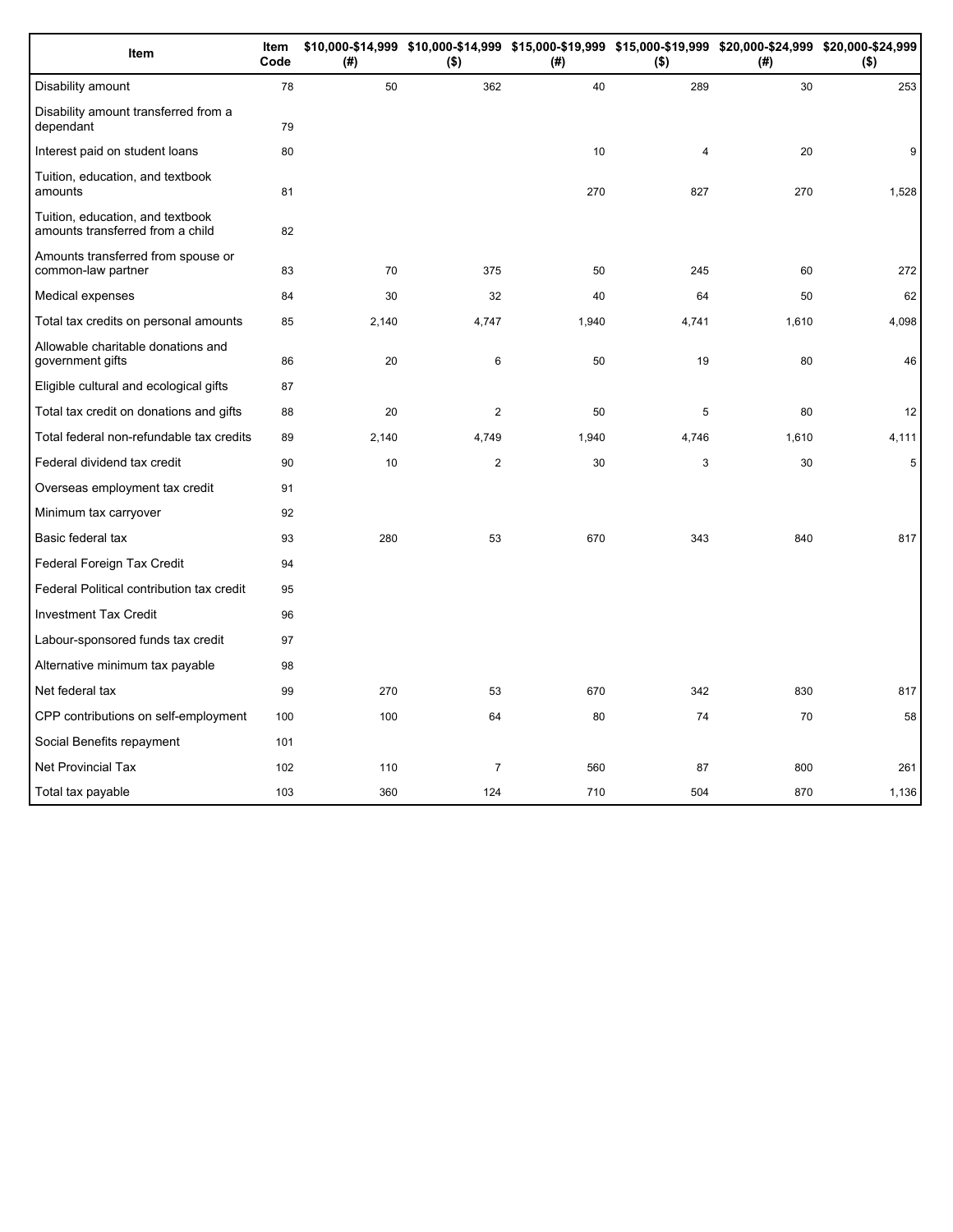| Item                                                                          | Item<br>Code   | (#)   | $($ \$) | (#)   | \$25,000-\$29,999 \$25,000-\$29,999 \$30,000-\$34,999 \$30,000-\$34,999 \$35,000-\$39,999 \$35,000-\$39,999<br>$($ \$) | (#)   | $($ \$) |
|-------------------------------------------------------------------------------|----------------|-------|---------|-------|------------------------------------------------------------------------------------------------------------------------|-------|---------|
| Number of taxable returns                                                     | $\mathbf{1}$   | 920   |         | 1,000 |                                                                                                                        | 1,030 |         |
| Number of non-taxable returns                                                 | $\overline{2}$ | 330   |         | 160   |                                                                                                                        | 80    |         |
| Total number of returns                                                       | 3              | 1,240 |         | 1,170 |                                                                                                                        | 1,100 |         |
| Employment income                                                             | 4              | 1,040 | 21,587  | 1,020 | 26,843                                                                                                                 | 980   | 30,927  |
| Commissions (from employment)                                                 | 5              | 10    | 49      | 20    | 54                                                                                                                     | 10    | 68      |
| Other employment income                                                       | 6              | 40    | 190     | 30    | 173                                                                                                                    | 50    | 477     |
| Old Age Security pension (OASP)                                               | $\overline{7}$ | 190   | 1,191   | 150   | 869                                                                                                                    | 110   | 635     |
| CPP or QPP benefits                                                           | 8              | 250   | 1,720   | 200   | 1,460                                                                                                                  | 160   | 1,198   |
| Other pensions or superannuation                                              | 9              | 120   | 924     | 110   | 1,390                                                                                                                  | 100   | 1,586   |
| Elected split-pension amount                                                  | 10             | 20    | 262     | 20    | 281                                                                                                                    | 30    | 428     |
| Universal Child Care Benefit (UCCB)                                           | 11             | 140   | 208     | 110   | 157                                                                                                                    | 110   | 169     |
| Employment Insurance and other<br>benefits                                    | 12             | 310   | 3,404   | 300   | 3,082                                                                                                                  | 290   | 2,783   |
| Taxable amount of dividends from<br>taxable Canadian corporations             | 13             | 50    | 121     | 50    | 235                                                                                                                    | 50    | 245     |
| Interest and other investment income                                          | 14             | 110   | 68      | 120   | 111                                                                                                                    | 120   | 101     |
| Net partnership income (Limited or<br>non-active partners only)               | 15             |       |         |       |                                                                                                                        |       |         |
| Net rental income                                                             | 16             | 20    | 47      | 20    | 130                                                                                                                    | 20    | 91      |
| Taxable capital gains                                                         | 17             | 20    | 16      | 20    | 21                                                                                                                     | 20    | 34      |
| Registered retirement savings plan<br>income (RRSP)                           | 18             | 70    | 294     | 100   | 347                                                                                                                    | 90    | 396     |
| Other income                                                                  | 19             | 180   | 503     | 160   | 632                                                                                                                    | 130   | 343     |
| Net business income                                                           | 20             | 70    | 871     | 60    | 901                                                                                                                    | 70    | 1,120   |
| Net professional income                                                       | 21             |       |         | 20    | 135                                                                                                                    |       |         |
| Net commission income                                                         | 22             |       |         |       |                                                                                                                        |       |         |
| Net farming income                                                            | 23             |       |         |       |                                                                                                                        |       |         |
| Net fishing income                                                            | 24             |       |         |       |                                                                                                                        |       |         |
| Workers' compensation benefits                                                | 25             | 30    | 259     | 30    | 250                                                                                                                    | 30    | 187     |
| Social assistance payments                                                    | 26             | 210   | 1,598   | 120   | 668                                                                                                                    | 70    | 313     |
| Net federal supplements                                                       | 27             | 100   | 448     | 40    | 226                                                                                                                    | 20    | 68      |
| Total income assessed                                                         | 28             | 1,240 | 33,982  | 1,170 | 37,938                                                                                                                 | 1,100 | 41,336  |
| Registered pension plan contributions<br>(RPP)                                | 29             | 100   | 82      | 110   | 111                                                                                                                    | 150   | 195     |
| RRSP deduction                                                                | 30             | 120   | 182     | 140   | 314                                                                                                                    | 170   | 405     |
| Deduction for elected split-pension<br>amount                                 | 31             |       |         | 20    | 45                                                                                                                     | 20    | 53      |
| Annual union, professional, or like<br>dues                                   | 32             | 250   | 62      | 260   | 75                                                                                                                     | 240   | 86      |
| Child care expenses                                                           | 33             | 50    | 189     | 60    | 161                                                                                                                    | 70    | 251     |
| <b>Business investment loss</b>                                               | 34             |       |         |       |                                                                                                                        |       |         |
| Moving expenses                                                               | 35             | 30    | 64      | 30    | 74                                                                                                                     | 40    | 98      |
| Support payments made                                                         | 36             |       |         |       |                                                                                                                        |       |         |
| Carrying charges and interest<br>expenses                                     | 37             | 20    | 4       | 20    | 17                                                                                                                     | 20    | 18      |
| Deductions for CPP/QPP contributions<br>on self-employment and other earnings | 38             | 60    | 41      | 60    | 45                                                                                                                     | 60    | 57      |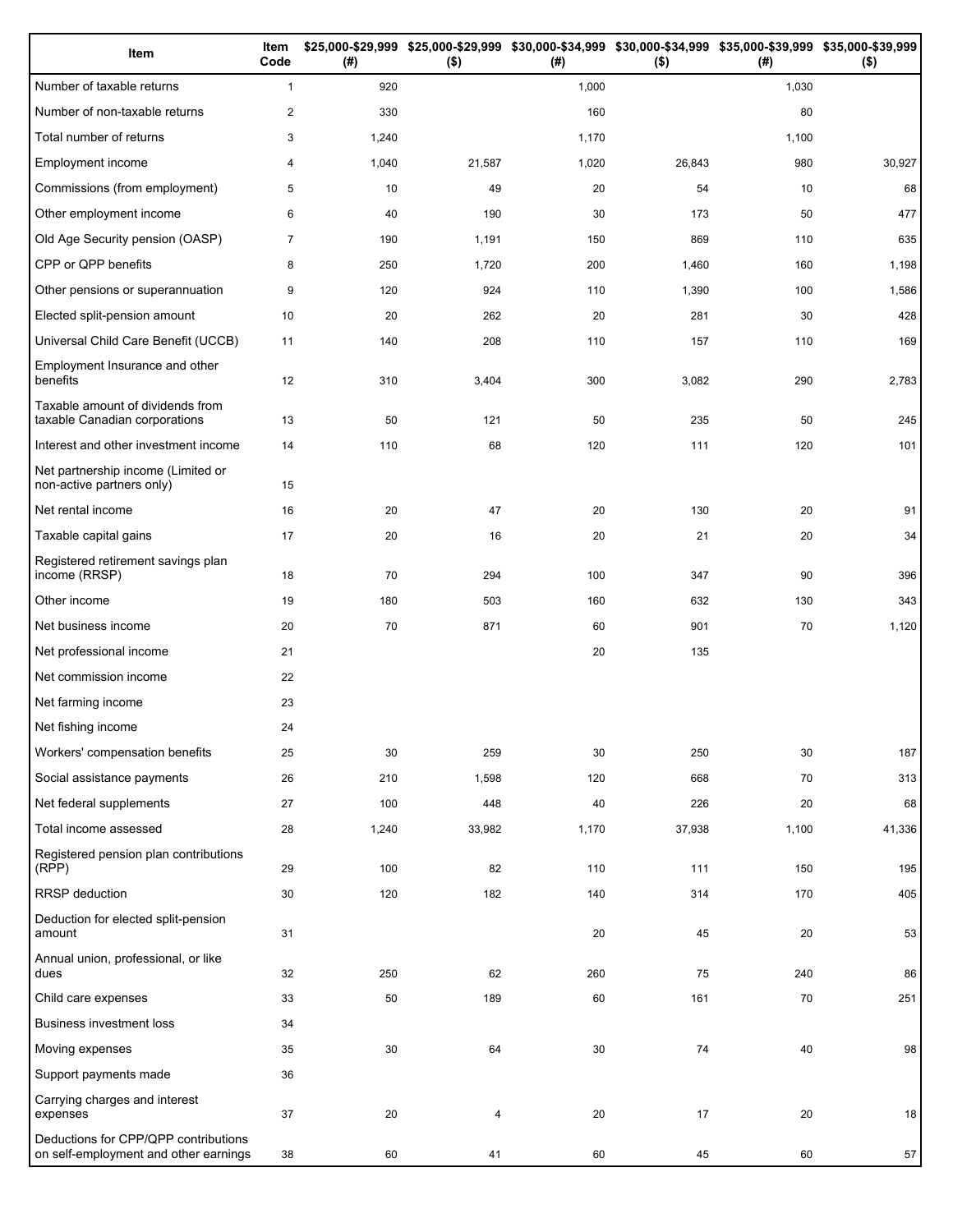| Item                                                                                              | Item<br>Code | (# )  | \$25,000-\$29,999 \$25,000-\$29,999 \$30,000-\$34,999 \$30,000-\$34,999 \$35,000-\$39,999 \$35,000-\$39,999<br>$($ \$) | (#)   | $($ \$) | (# )  | $($ \$) |
|---------------------------------------------------------------------------------------------------|--------------|-------|------------------------------------------------------------------------------------------------------------------------|-------|---------|-------|---------|
| Deductions for provincial parental<br>insurance plan (PPIP) premiums on<br>self-employment income | 39           |       |                                                                                                                        |       |         |       |         |
| Exploration and development expenses                                                              | 40           |       |                                                                                                                        |       |         |       |         |
| Other employment expenses                                                                         | 41           | 10    | 22                                                                                                                     |       |         | 20    | 47      |
| Clergy residence deduction                                                                        | 42           |       |                                                                                                                        |       |         |       |         |
| Other deductions                                                                                  | 43           | 60    | 38                                                                                                                     | 70    | 86      | 70    | 67      |
| Total deductions before adjustments                                                               | 44           | 500   | 708                                                                                                                    | 540   | 978     | 560   | 1,330   |
| Social benefits repayment                                                                         | 45           |       |                                                                                                                        |       |         |       |         |
| Net income after adjustments                                                                      | 46           | 1,240 | 33,274                                                                                                                 | 1,170 | 36,960  | 1,100 | 40,007  |
| Canadian Forces personnel and police<br>deduction                                                 | 47           |       |                                                                                                                        |       |         |       |         |
| Security options deductions                                                                       | 48           |       |                                                                                                                        |       |         |       |         |
| Other payments deductions                                                                         | 49           | 240   | 2,305                                                                                                                  | 150   | 1,144   | 100   | 568     |
| Non-capital losses of other years                                                                 | 50           |       |                                                                                                                        |       |         |       |         |
| Net capital losses of other years                                                                 | 51           |       |                                                                                                                        |       |         |       |         |
| Capital gains deduction                                                                           | 52           |       |                                                                                                                        |       |         |       |         |
| Northern residents deductions                                                                     | 53           | 670   | 2,359                                                                                                                  | 690   | 2,747   | 720   | 2,966   |
| Additional deductions                                                                             | 54           |       |                                                                                                                        |       |         |       |         |
| Farming/fishing losses of prior years                                                             | 55           |       |                                                                                                                        |       |         |       |         |
| Total deductions from net income                                                                  | 56           | 800   | 4,666                                                                                                                  | 760   | 3,947   | 750   | 3,536   |
| Taxable income assessed                                                                           | 57           | 1,230 | 28,625                                                                                                                 | 1,160 | 33,012  | 1,100 | 36,473  |
| Basic personal amount                                                                             | 58           | 1,240 | 13,405                                                                                                                 | 1,170 | 12,617  | 1,100 | 11,890  |
| Age amount                                                                                        | 59           | 190   | 1,290                                                                                                                  | 150   | 979     | 110   | 681     |
| Spouse or common-law partner<br>amount                                                            | 60           | 90    | 607                                                                                                                    | 100   | 793     | 90    | 676     |
| Amount for eligible dependant                                                                     | 61           | 80    | 876                                                                                                                    | 70    | 734     | 60    | 580     |
| Amount for children 17 and under                                                                  | 62           | 190   | 715                                                                                                                    | 170   | 663     | 170   | 681     |
| Amount for infirm dependants age 18<br>or older                                                   | 63           |       |                                                                                                                        |       |         |       |         |
| CPP or QPP contributions through<br>employment                                                    | 64           | 960   | 869                                                                                                                    | 970   | 1,129   | 940   | 1,338   |
| CPP or QPP contributions on<br>self-employment and other earnings                                 | 65           | 60    | 41                                                                                                                     | 60    | 45      | 60    | 57      |
| Employment Insurance premiums                                                                     | 66           | 970   | 382                                                                                                                    | 970   | 470     | 950   | 550     |
| PPIP premiums paid                                                                                | 67           |       |                                                                                                                        |       |         |       |         |
| PPIP premiums payable on<br>employment income                                                     | 68           |       |                                                                                                                        |       |         |       |         |
| PPIP premiums payable on<br>self-employment income                                                | 69           |       |                                                                                                                        |       |         |       |         |
| Volunteer firefighters' amount                                                                    | 70           |       |                                                                                                                        |       |         |       |         |
| Canada employment amount                                                                          | 71           | 1,050 | 1,131                                                                                                                  | 1,030 | 1,111   | 1,000 | 1,085   |
| Public transit amount                                                                             | 72           | 30    | 6                                                                                                                      | 20    | 4       | 20    | 8       |
| Children's fitness amount                                                                         | 73           | 20    | 9                                                                                                                      | 20    | 6       | 30    | 10      |
| Children's arts amount                                                                            | 74           |       |                                                                                                                        |       |         |       |         |
| Home buyers' amount                                                                               | 75           |       |                                                                                                                        |       |         |       |         |
| Pension income amount                                                                             | 76           | 130   | 244                                                                                                                    | 130   | 250     | 120   | 230     |
| Caregiver amount                                                                                  | 77           |       |                                                                                                                        |       |         |       |         |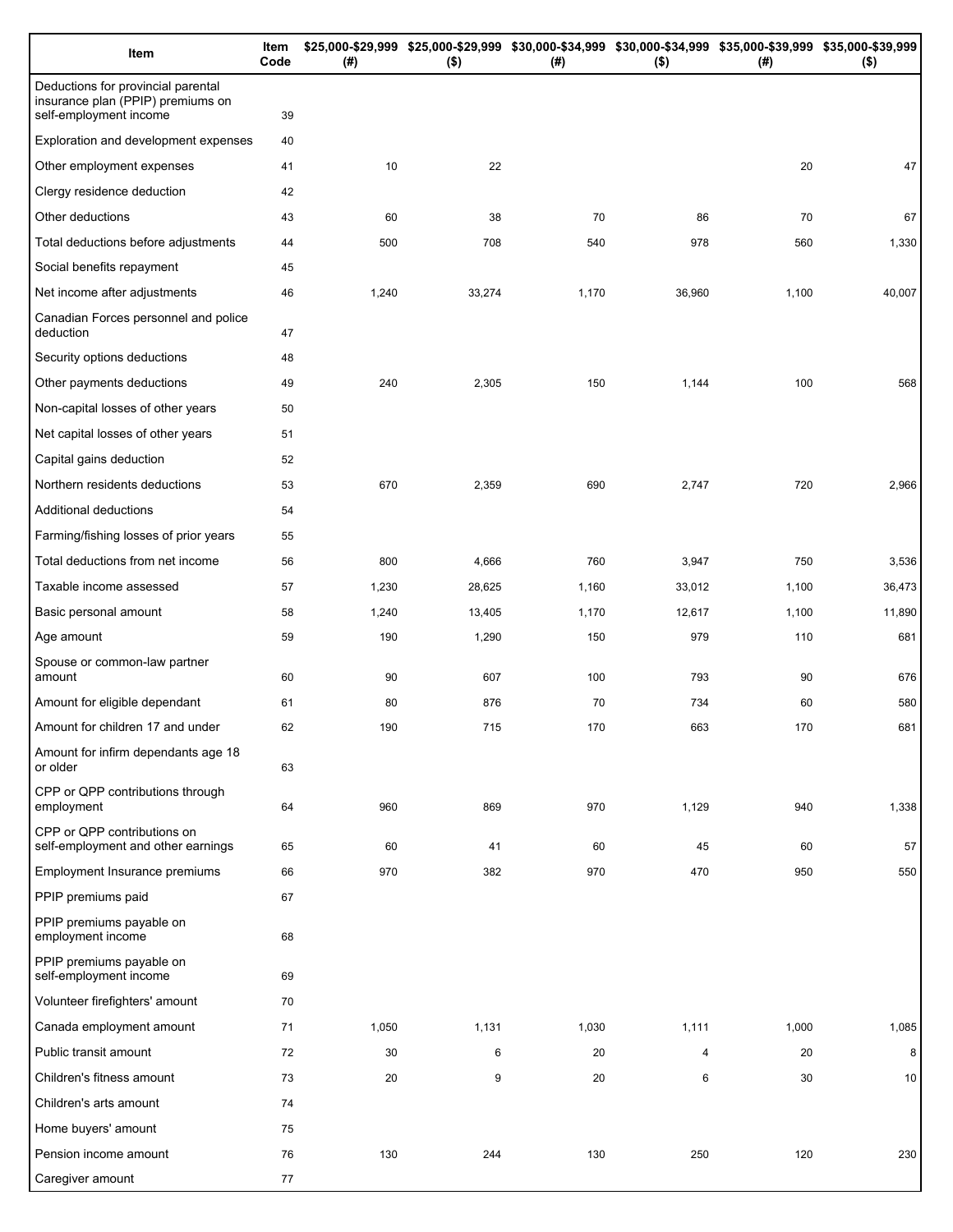| Item                                                                 | Item<br>Code | (# )  | \$25,000-\$29,999 \$25,000-\$29,999 \$30,000-\$34,999 \$30,000-\$34,999 \$35,000-\$39,999 \$35,000-\$39,999<br>$($ \$) | (# )  | $($ \$) | (#)   | $($ \$) |
|----------------------------------------------------------------------|--------------|-------|------------------------------------------------------------------------------------------------------------------------|-------|---------|-------|---------|
| Disability amount                                                    | 78           | 20    | 121                                                                                                                    | 20    | 143     | 20    | 113     |
| Disability amount transferred from a<br>dependant                    | 79           |       |                                                                                                                        |       |         |       |         |
| Interest paid on student loans                                       | 80           | 50    | 20                                                                                                                     | 40    | 18      | 50    | 21      |
| Tuition, education, and textbook<br>amounts                          | 81           | 220   | 1,475                                                                                                                  | 210   | 1,549   | 160   | 1,144   |
| Tuition, education, and textbook<br>amounts transferred from a child | 82           |       |                                                                                                                        |       |         |       |         |
| Amounts transferred from spouse or<br>common-law partner             | 83           | 40    | 213                                                                                                                    | 30    | 182     | 30    | 164     |
| Medical expenses                                                     | 84           | 50    | 65                                                                                                                     | 60    | 93      | 50    | 62      |
| Total tax credits on personal amounts                                | 85           | 1,240 | 3,230                                                                                                                  | 1,170 | 3,131   | 1,100 | 2,911   |
| Allowable charitable donations and<br>government gifts               | 86           | 100   | 58                                                                                                                     | 80    | 56      | 120   | 117     |
| Eligible cultural and ecological gifts                               | 87           |       |                                                                                                                        |       |         |       |         |
| Total tax credit on donations and gifts                              | 88           | 90    | 15                                                                                                                     | 80    | 15      | 120   | 31      |
| Total federal non-refundable tax credits                             | 89           | 1,240 | 3,245                                                                                                                  | 1,170 | 3,145   | 1,100 | 2,943   |
| Federal dividend tax credit                                          | 90           | 40    | 12                                                                                                                     | 40    | 22      | 50    | 31      |
| Overseas employment tax credit                                       | 91           |       |                                                                                                                        |       |         |       |         |
| Minimum tax carryover                                                | 92           |       |                                                                                                                        |       |         |       |         |
| Basic federal tax                                                    | 93           | 900   | 1,277                                                                                                                  | 990   | 1,877   | 1,020 | 2,525   |
| Federal Foreign Tax Credit                                           | 94           |       |                                                                                                                        |       |         |       |         |
| Federal Political contribution tax credit                            | 95           |       |                                                                                                                        |       |         |       |         |
| <b>Investment Tax Credit</b>                                         | 96           |       |                                                                                                                        |       |         |       |         |
| Labour-sponsored funds tax credit                                    | 97           |       |                                                                                                                        |       |         |       |         |
| Alternative minimum tax payable                                      | 98           |       |                                                                                                                        |       |         |       |         |
| Net federal tax                                                      | 99           | 900   | 1,277                                                                                                                  | 990   | 1,876   | 1,020 | 2,525   |
| CPP contributions on self-employment                                 | 100          | 60    | 82                                                                                                                     | 60    | 91      | 60    | 113     |
| Social Benefits repayment                                            | 101          |       |                                                                                                                        |       |         |       |         |
| <b>Net Provincial Tax</b>                                            | 102          | 860   | 444                                                                                                                    | 940   | 670     | 1,000 | 927     |
| Total tax payable                                                    | 103          | 920   | 1,802                                                                                                                  | 1,000 | 2,637   | 1,030 | 3,565   |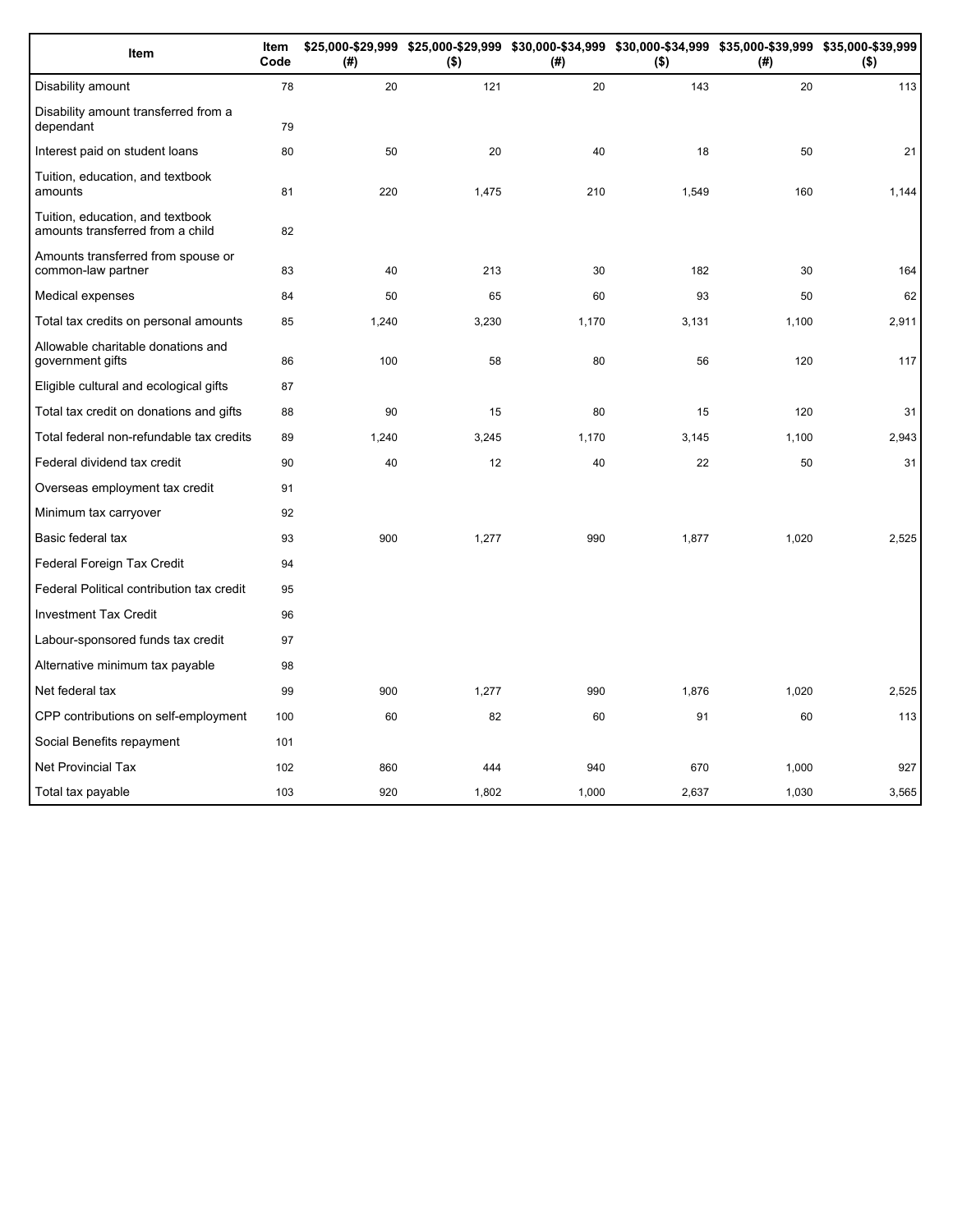| Item                                                                                           | Item<br>Code   | (#) | \$40,000-\$44,999 \$40,000-\$44,999 \$45,000-\$49,999 \$45,000-\$49,999<br>$($ \$) | (#) | $($ \$) | \$50,000-<br>\$54,999<br>(#) | \$50,000-<br>\$54,999<br>$($ \$) |
|------------------------------------------------------------------------------------------------|----------------|-----|------------------------------------------------------------------------------------|-----|---------|------------------------------|----------------------------------|
| Number of taxable returns                                                                      | $\mathbf{1}$   | 950 |                                                                                    | 910 |         | 890                          |                                  |
| Number of non-taxable returns                                                                  | 2              | 40  |                                                                                    | 20  |         | 10                           |                                  |
| Total number of returns                                                                        | 3              | 990 |                                                                                    | 930 |         | 910                          |                                  |
| Employment income                                                                              | 4              | 890 | 32,689                                                                             | 860 | 34,975  | 820                          | 38,399                           |
| Commissions (from employment)                                                                  | 5              | 10  | 57                                                                                 | 20  | 127     | 10                           | 40                               |
| Other employment income                                                                        | 6              | 40  | 535                                                                                | 40  | 368     | 40                           | 416                              |
| Old Age Security pension (OASP)                                                                | $\overline{7}$ | 80  | 458                                                                                | 80  | 453     | 70                           | 420                              |
| CPP or QPP benefits                                                                            | 8              | 130 | 1,004                                                                              | 130 | 1,011   | 110                          | 863                              |
| Other pensions or superannuation                                                               | 9              | 90  | 1,643                                                                              | 80  | 1,851   | 80                           | 1,979                            |
| Elected split-pension amount                                                                   | 10             | 30  | 362                                                                                | 20  | 278     | 30                           | 379                              |
| Universal Child Care Benefit (UCCB)                                                            | 11             | 80  | 118                                                                                | 100 | 146     | 70                           | 107                              |
| Employment Insurance and other benefits                                                        | 12             | 230 | 2,249                                                                              | 210 | 1,956   | 190                          | 1,680                            |
| Taxable amount of dividends from taxable Canadian<br>corporations                              | 13             | 50  | 232                                                                                | 60  | 416     | 70                           | 420                              |
| Interest and other investment income                                                           | 14             | 110 | 116                                                                                | 100 | 133     | 100                          | 127                              |
| Net partnership income (Limited or non-active<br>partners only)                                | 15             |     |                                                                                    |     |         |                              |                                  |
| Net rental income                                                                              | 16             | 30  | 49                                                                                 | 30  | 88      | 30                           | 73                               |
| Taxable capital gains                                                                          | 17             | 30  | 47                                                                                 | 30  | 109     | 30                           | 12                               |
| Registered retirement savings plan income (RRSP)                                               | 18             | 80  | 358                                                                                | 100 | 545     | 90                           | 404                              |
| Other income                                                                                   | 19             | 150 | 349                                                                                | 140 | 547     | 150                          | 377                              |
| Net business income                                                                            | 20             | 70  | 1,212                                                                              | 70  | 967     | 70                           | 1,256                            |
| Net professional income                                                                        | 21             |     |                                                                                    |     |         | 10                           | 236                              |
| Net commission income                                                                          | 22             |     |                                                                                    |     |         |                              |                                  |
| Net farming income                                                                             | 23             |     |                                                                                    |     |         |                              |                                  |
| Net fishing income                                                                             | 24             |     |                                                                                    |     |         |                              |                                  |
| Workers' compensation benefits                                                                 | 25             | 30  | 288                                                                                | 30  | 205     | $20\,$                       | 134                              |
| Social assistance payments                                                                     | 26             | 40  | 108                                                                                | 40  | 102     | 20                           | 35                               |
| Net federal supplements                                                                        | 27             | 10  | 31                                                                                 |     |         |                              |                                  |
| Total income assessed                                                                          | 28             | 990 | 42,035                                                                             | 930 | 44,355  | 910                          | 47,414                           |
| Registered pension plan contributions (RPP)                                                    | 29             | 180 | 258                                                                                | 210 | 352     | 230                          | 450                              |
| RRSP deduction                                                                                 | 30             | 180 | 415                                                                                | 230 | 624     | 260                          | 740                              |
| Deduction for elected split-pension amount                                                     | 31             | 30  | 120                                                                                | 20  | 146     | 30                           | 236                              |
| Annual union, professional, or like dues                                                       | 32             | 260 | 105                                                                                | 250 | 108     | 280                          | 141                              |
| Child care expenses                                                                            | 33             | 70  | 349                                                                                | 70  | 401     | 60                           | 289                              |
| <b>Business investment loss</b>                                                                | 34             |     |                                                                                    |     |         |                              |                                  |
| Moving expenses                                                                                | 35             | 20  | 37                                                                                 | 10  | 30      | 20                           | 56                               |
| Support payments made                                                                          | 36             |     |                                                                                    |     |         |                              |                                  |
| Carrying charges and interest expenses                                                         | 37             | 30  | 42                                                                                 | 30  | 22      | 20                           | 29                               |
| Deductions for CPP/QPP contributions on<br>self-employment and other earnings                  | 38             | 60  | 59                                                                                 | 60  | 44      | 60                           | 65                               |
| Deductions for provincial parental insurance plan<br>(PPIP) premiums on self-employment income | 39             |     |                                                                                    |     |         |                              |                                  |
| Exploration and development expenses                                                           | 40             |     |                                                                                    |     |         |                              |                                  |
| Other employment expenses                                                                      | 41             | 10  | 18                                                                                 | 20  | 58      | 20                           | 39                               |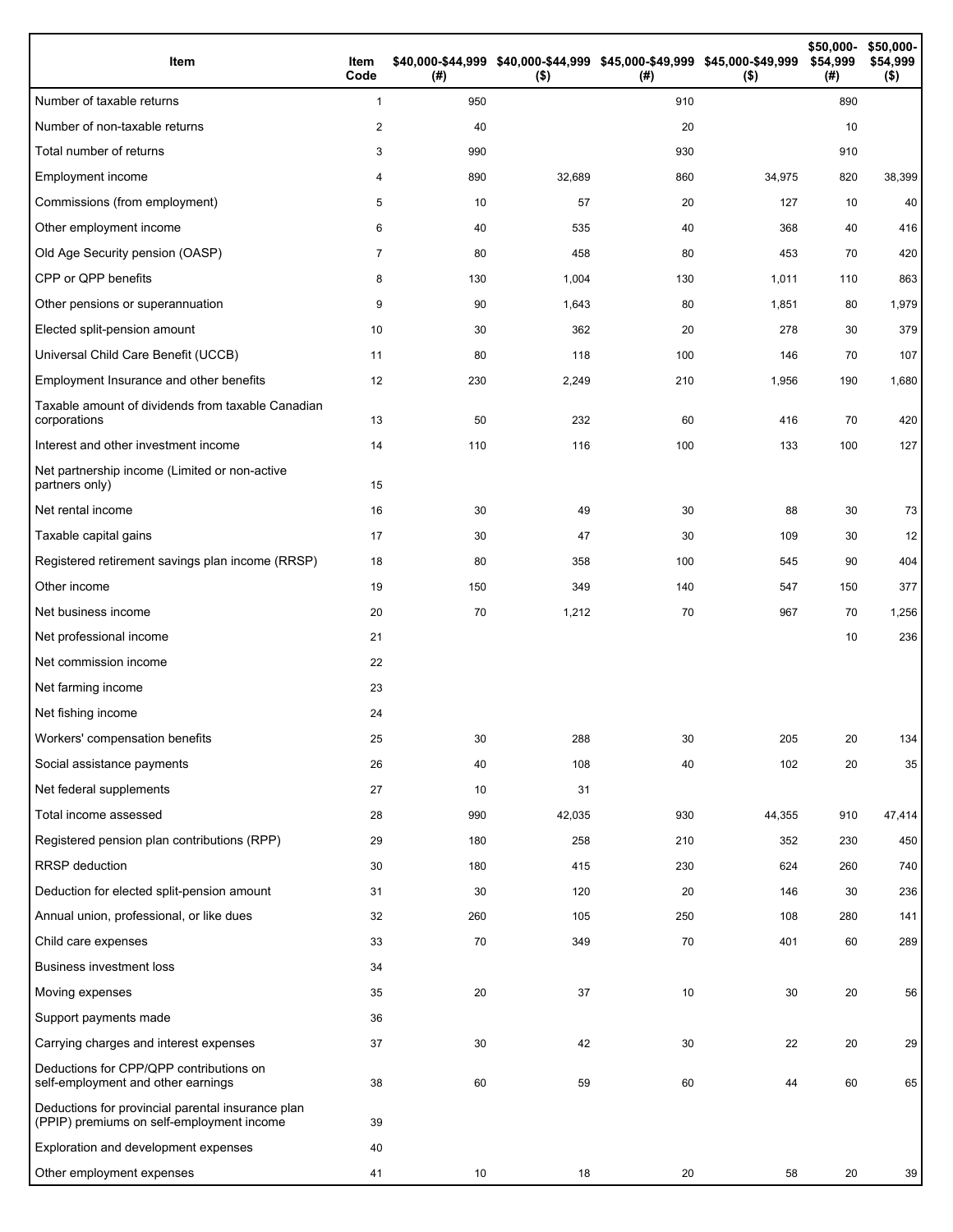| Item                                                                 | Item<br>Code | (# ) | \$40,000-\$44,999 \$40,000-\$44,999 \$45,000-\$49,999 \$45,000-\$49,999<br>$($ \$) | (#) | $($ \$) | \$50,000-<br>\$54,999<br>(#) | \$50,000-<br>\$54,999<br>$($ \$) |
|----------------------------------------------------------------------|--------------|------|------------------------------------------------------------------------------------|-----|---------|------------------------------|----------------------------------|
| Clergy residence deduction                                           | 42           |      |                                                                                    |     |         |                              |                                  |
| Other deductions                                                     | 43           | 50   | 44                                                                                 | 50  | 37      | 40                           | 33                               |
| Total deductions before adjustments                                  | 44           | 560  | 1,473                                                                              | 570 | 1,843   | 600                          | 2,102                            |
| Social benefits repayment                                            | 45           |      |                                                                                    |     |         |                              |                                  |
| Net income after adjustments                                         | 46           | 990  | 40,562                                                                             | 930 | 42,512  | 910                          | 45,313                           |
| Canadian Forces personnel and police deduction                       | 47           |      |                                                                                    |     |         |                              |                                  |
| Security options deductions                                          | 48           |      |                                                                                    |     |         |                              |                                  |
| Other payments deductions                                            | 49           | 70   | 427                                                                                | 60  | 317     |                              |                                  |
| Non-capital losses of other years                                    | 50           |      |                                                                                    |     |         |                              |                                  |
| Net capital losses of other years                                    | 51           |      |                                                                                    |     |         |                              |                                  |
| Capital gains deduction                                              | 52           |      |                                                                                    |     |         |                              |                                  |
| Northern residents deductions                                        | 53           | 690  | 2,908                                                                              | 700 | 3,169   | 690                          | 3,202                            |
| Additional deductions                                                | 54           |      |                                                                                    |     |         |                              |                                  |
| Farming/fishing losses of prior years                                | 55           |      |                                                                                    |     |         |                              |                                  |
| Total deductions from net income                                     | 56           | 710  | 3,347                                                                              | 720 | 3,586   | 690                          | 3,380                            |
| Taxable income assessed                                              | 57           | 990  | 37,218                                                                             | 930 | 38,928  | 910                          | 41,933                           |
| Basic personal amount                                                | 58           | 990  | 10,700                                                                             | 930 | 10,094  | 910                          | 9,787                            |
| Age amount                                                           | 59           | 80   | 459                                                                                | 80  | 384     | 70                           | 322                              |
| Spouse or common-law partner amount                                  | 60           | 100  | 745                                                                                | 70  | 487     | 60                           | 445                              |
| Amount for eligible dependant                                        | 61           | 50   | 563                                                                                | 50  | 556     | 50                           | 499                              |
| Amount for children 17 and under                                     | 62           | 160  | 634                                                                                | 170 | 707     | 150                          | 582                              |
| Amount for infirm dependants age 18 or older                         | 63           |      |                                                                                    |     |         |                              |                                  |
| CPP or QPP contributions through employment                          | 64           | 870  | 1,437                                                                              | 830 | 1,552   | 800                          | 1,670                            |
| CPP or QPP contributions on self-employment and<br>other earnings    | 65           | 60   | 59                                                                                 | 60  | 44      | 60                           | 65                               |
| Employment Insurance premiums                                        | 66           | 860  | 580                                                                                | 820 | 600     | 800                          | 615                              |
| PPIP premiums paid                                                   | 67           |      |                                                                                    |     |         |                              |                                  |
| PPIP premiums payable on employment income                           | 68           |      |                                                                                    |     |         |                              |                                  |
| PPIP premiums payable on self-employment income                      | 69           |      |                                                                                    |     |         |                              |                                  |
| Volunteer firefighters' amount                                       | 70           |      |                                                                                    |     |         |                              |                                  |
| Canada employment amount                                             | 71           | 900  | 983                                                                                | 870 | 949     | 830                          | 909                              |
| Public transit amount                                                | 72           | 10   | 4                                                                                  |     |         | 10                           | 3                                |
| Children's fitness amount                                            | 73           | 20   | 10                                                                                 | 40  | 17      | 40                           | 17                               |
| Children's arts amount                                               | 74           |      |                                                                                    | 10  | 6       | 10                           | 5                                |
| Home buyers' amount                                                  | 75           |      |                                                                                    |     |         |                              |                                  |
| Pension income amount                                                | 76           | 110  | 198                                                                                | 90  | 180     | 100                          | 188                              |
| Caregiver amount                                                     | 77           |      |                                                                                    |     |         |                              |                                  |
| Disability amount                                                    | 78           | 10   | 106                                                                                | 10  | 91      | 20                           | 136                              |
| Disability amount transferred from a dependant                       | 79           |      |                                                                                    |     |         |                              |                                  |
| Interest paid on student loans                                       | 80           | 60   | 30                                                                                 | 40  | 22      | 60                           | 34                               |
| Tuition, education, and textbook amounts                             | 81           | 150  | 1,197                                                                              | 110 | 743     | 100                          | 845                              |
| Tuition, education, and textbook amounts transferred<br>from a child | 82           |      |                                                                                    |     |         |                              |                                  |
| Amounts transferred from spouse or common-law<br>partner             | 83           |      |                                                                                    | 20  | 109     | 30                           | 122                              |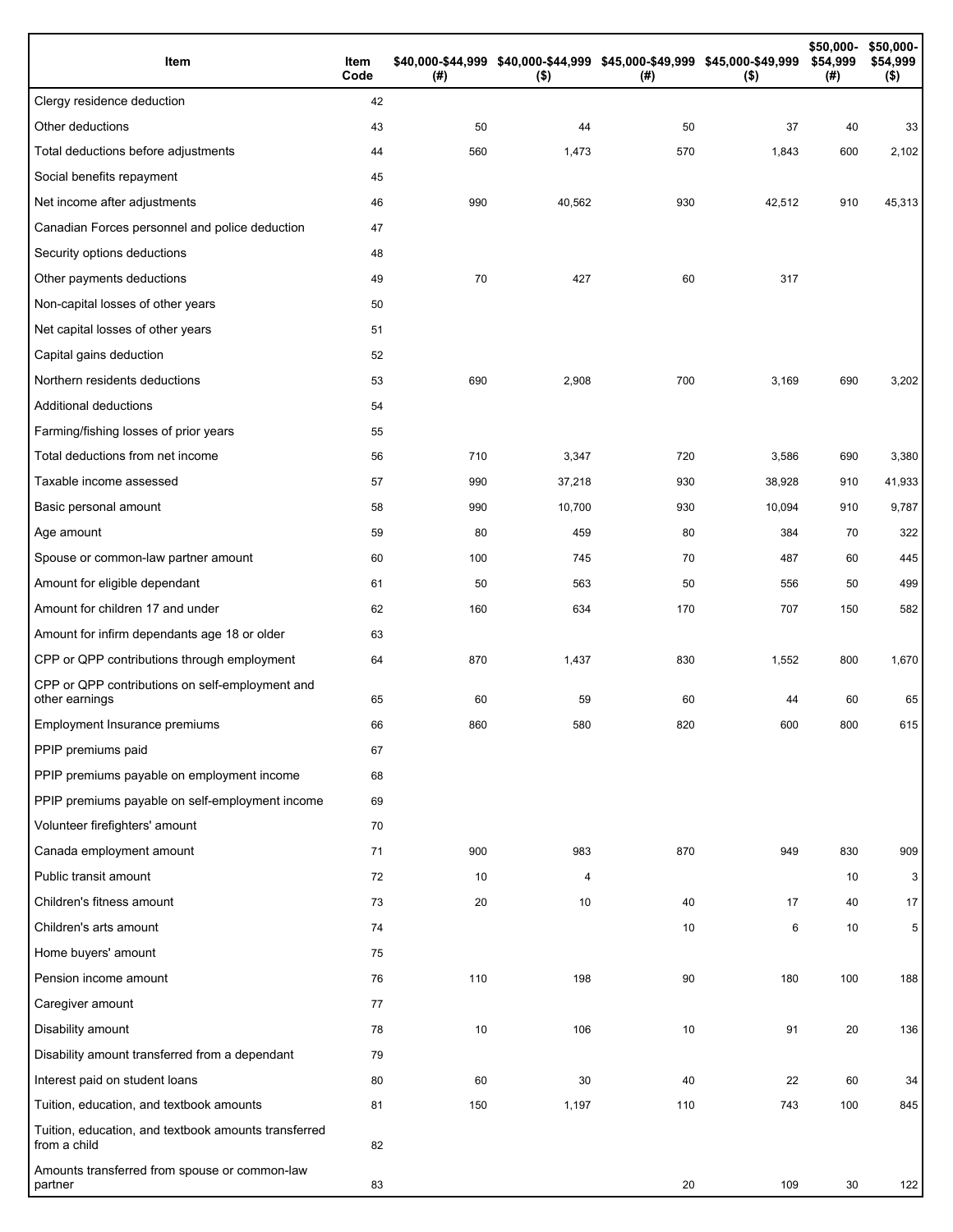| Item                                                | Item<br>Code | (#) | \$40,000-\$44,999 \$40,000-\$44,999 \$45,000-\$49,999 \$45,000-\$49,999<br>$($ \$) | (#) | $($ \$) | \$50,000-<br>\$54,999<br>(#) | \$50,000-<br>\$54,999<br>\$) |
|-----------------------------------------------------|--------------|-----|------------------------------------------------------------------------------------|-----|---------|------------------------------|------------------------------|
| Medical expenses                                    | 84           | 40  | 108                                                                                | 40  | 93      | 30                           | 66                           |
| Total tax credits on personal amounts               | 85           | 990 | 2,697                                                                              | 930 | 2,517   | 910                          | 2,471                        |
| Allowable charitable donations and government gifts | 86           | 140 | 158                                                                                | 120 | 147     | 150                          | 165                          |
| Eligible cultural and ecological gifts              | 87           |     |                                                                                    |     |         |                              |                              |
| Total tax credit on donations and gifts             | 88           | 130 | 43                                                                                 | 120 | 40      | 140                          | 45                           |
| Total federal non-refundable tax credits            | 89           | 990 | 2,741                                                                              | 930 | 2,558   | 910                          | 2,516                        |
| Federal dividend tax credit                         | 90           | 50  | 28                                                                                 | 60  | 53      | 70                           | 52                           |
| Overseas employment tax credit                      | 91           |     |                                                                                    |     |         |                              |                              |
| Minimum tax carryover                               | 92           |     |                                                                                    |     |         |                              |                              |
| Basic federal tax                                   | 93           | 940 | 2.832                                                                              | 910 | 3,317   | 890                          | 3,999                        |
| Federal Foreign Tax Credit                          | 94           | 20  |                                                                                    | 10  |         | 10                           |                              |
| Federal Political contribution tax credit           | 95           |     |                                                                                    |     |         | 10                           | $\mathbf{2}$                 |
| <b>Investment Tax Credit</b>                        | 96           |     |                                                                                    |     |         |                              |                              |
| Labour-sponsored funds tax credit                   | 97           |     |                                                                                    |     |         |                              |                              |
| Alternative minimum tax payable                     | 98           |     |                                                                                    |     |         |                              |                              |
| Net federal tax                                     | 99           | 940 | 2,832                                                                              | 910 | 3,316   | 890                          | 3,996                        |
| CPP contributions on self-employment                | 100          | 60  | 117                                                                                | 60  | 88      | 60                           | 130                          |
| Social Benefits repayment                           | 101          |     |                                                                                    |     |         |                              |                              |
| Net Provincial Tax                                  | 102          | 930 | 1,074                                                                              | 900 | 1,316   | 890                          | 1,600                        |
| Total tax payable                                   | 103          | 950 | 4,023                                                                              | 910 | 4,722   | 890                          | 5,725                        |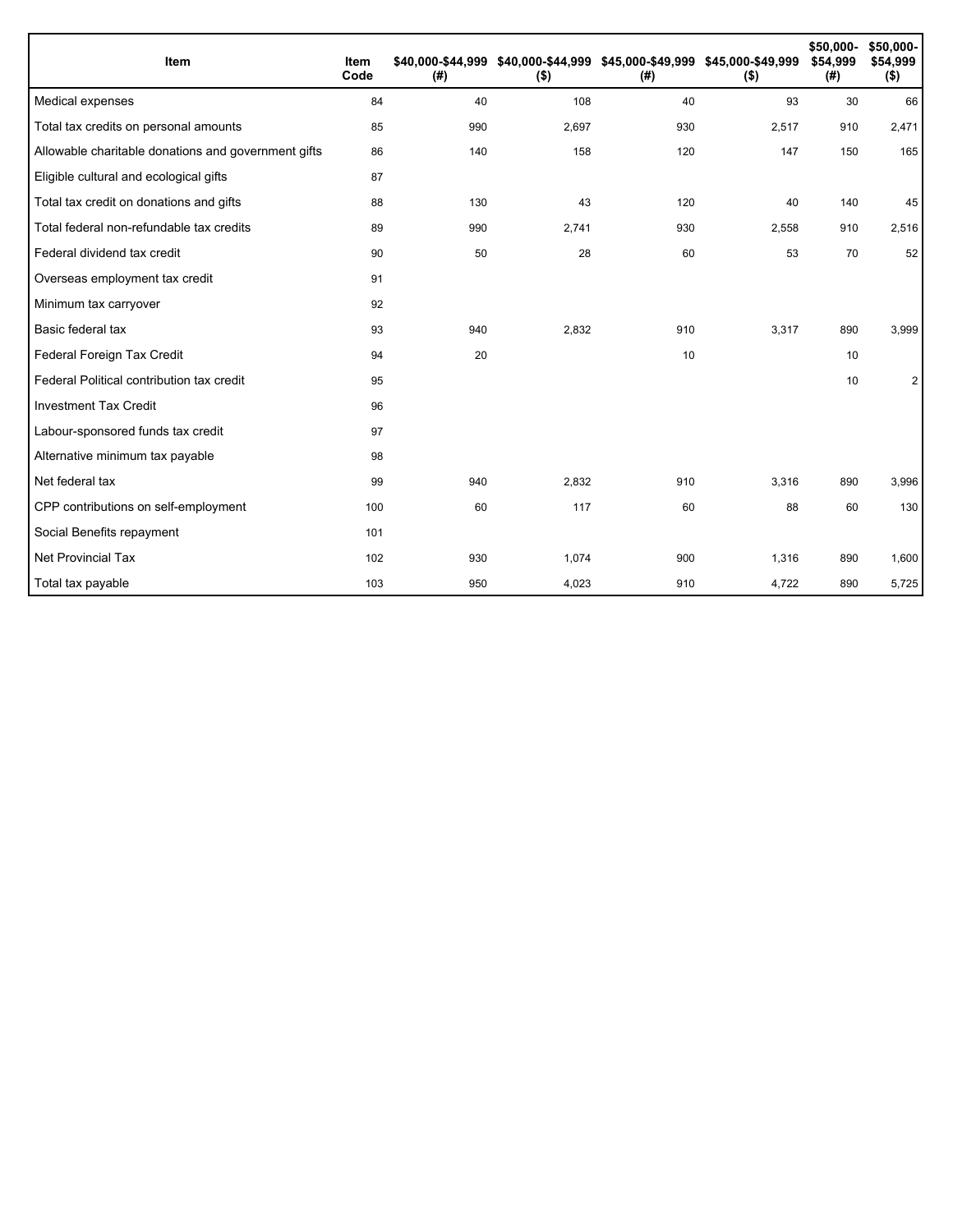| Item                                                                          | Item<br>Code   | (# ) | \$55,000-\$59,999 \$55,000-\$59,999<br>$($ \$) | (#)   | \$60,000-\$69,999 \$60,000-\$69,999 \$70,000-\$79,999 \$70,000-\$79,999<br>$($ \$) | (# )  | $($ \$) |
|-------------------------------------------------------------------------------|----------------|------|------------------------------------------------|-------|------------------------------------------------------------------------------------|-------|---------|
| Number of taxable returns                                                     | $\mathbf{1}$   | 900  |                                                | 1,760 |                                                                                    | 1,600 |         |
| Number of non-taxable returns                                                 | $\overline{2}$ | 10   |                                                | 10    |                                                                                    |       |         |
| Total number of returns                                                       | 3              | 910  |                                                | 1,770 |                                                                                    | 1,610 |         |
| Employment income                                                             | 4              | 860  | 44,200                                         | 1,660 | 98,383                                                                             | 1,530 | 106,874 |
| Commissions (from employment)                                                 | 5              |      |                                                | 10    | 205                                                                                | 20    | 91      |
| Other employment income                                                       | 6              | 40   | 412                                            | 70    | 645                                                                                | 60    | 592     |
| Old Age Security pension (OASP)                                               | $\overline{7}$ | 50   | 291                                            | 130   | 732                                                                                | 90    | 502     |
| CPP or QPP benefits                                                           | 8              | 90   | 699                                            | 180   | 1,492                                                                              | 150   | 1,105   |
| Other pensions or superannuation                                              | 9              | 70   | 1,794                                          | 150   | 4,402                                                                              | 100   | 3,503   |
| Elected split-pension amount                                                  | 10             | 10   | 236                                            | 50    | 679                                                                                | 40    | 465     |
| Universal Child Care Benefit (UCCB)                                           | 11             | 90   | 122                                            | 140   | 199                                                                                | 130   | 190     |
| Employment Insurance and other<br>benefits                                    | 12             | 150  | 1,277                                          | 240   | 2,003                                                                              | 160   | 1,234   |
| Taxable amount of dividends from<br>taxable Canadian corporations             | 13             | 80   | 355                                            | 150   | 923                                                                                | 160   | 1,301   |
| Interest and other investment income                                          | 14             | 120  | 147                                            | 260   | 207                                                                                | 260   | 266     |
| Net partnership income (Limited or<br>non-active partners only)               | 15             |      |                                                |       |                                                                                    |       |         |
| Net rental income                                                             | 16             | 30   | $-16$                                          | 60    | 116                                                                                | 80    | 129     |
| Taxable capital gains                                                         | 17             | 30   | 39                                             | 70    | 141                                                                                | 60    | 134     |
| Registered retirement savings plan<br>income (RRSP)                           | 18             | 110  | 485                                            | 200   | 945                                                                                | 210   | 1,049   |
| Other income                                                                  | 19             | 130  | 492                                            | 270   | 881                                                                                | 210   | 778     |
| Net business income                                                           | 20             | 60   | 1,522                                          | 110   | 2,224                                                                              | 100   | 1,905   |
| Net professional income                                                       | 21             |      |                                                | 20    | 542                                                                                | 10    | 410     |
| Net commission income                                                         | 22             |      |                                                |       |                                                                                    |       |         |
| Net farming income                                                            | 23             |      |                                                |       |                                                                                    |       |         |
| Net fishing income                                                            | 24             |      |                                                |       |                                                                                    |       |         |
| Workers' compensation benefits                                                | 25             | 30   | 327                                            | 40    | 328                                                                                | 20    | 195     |
| Social assistance payments                                                    | 26             | 10   | 17                                             | 10    | 27                                                                                 | 10    | 15      |
| Net federal supplements                                                       | 27             |      |                                                |       |                                                                                    |       |         |
| Total income assessed                                                         | 28             | 910  | 52,525                                         | 1,770 | 115,221                                                                            | 1,610 | 120,769 |
| Registered pension plan contributions<br>(RPP)                                | 29             | 310  | 684                                            | 780   | 2,364                                                                              | 880   | 3,316   |
| RRSP deduction                                                                | 30             | 280  | 934                                            | 630   | 2,447                                                                              | 620   | 2,753   |
| Deduction for elected split-pension<br>amount                                 | 31             | 30   | 150                                            | 50    | 463                                                                                | 30    | 330     |
| Annual union, professional, or like<br>dues                                   | 32             | 310  | 194                                            | 750   | 577                                                                                | 810   | 747     |
| Child care expenses                                                           | 33             | 80   | 450                                            | 140   | 792                                                                                | 150   | 858     |
| <b>Business investment loss</b>                                               | 34             |      |                                                |       |                                                                                    |       |         |
| Moving expenses                                                               | 35             | 20   | 67                                             | 20    | 88                                                                                 | 30    | 111     |
| Support payments made                                                         | 36             |      |                                                |       |                                                                                    |       |         |
| Carrying charges and interest<br>expenses                                     | 37             | 20   | 34                                             | 50    | 39                                                                                 | 50    | 42      |
| Deductions for CPP/QPP contributions<br>on self-employment and other earnings | 38             | 40   | 60                                             | 60    | 93                                                                                 | 40    | 63      |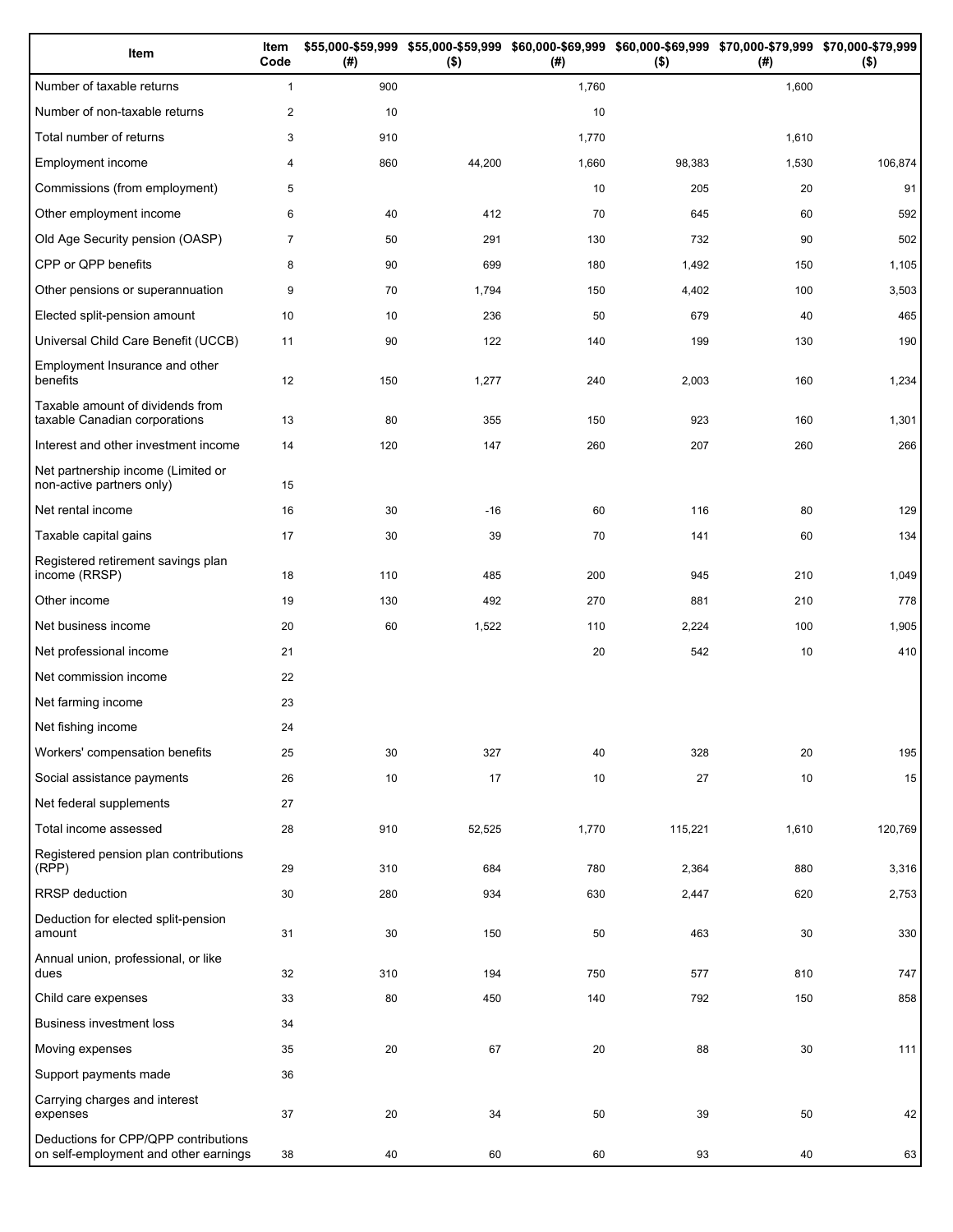| Item                                                                                              | Item<br>Code | (# ) | \$55,000-\$59,999 \$55,000-\$59,999 \$60,000-\$69,999 \$60,000-\$69,999 \$70,000-\$79,999 \$70,000-\$79,999<br>$($ \$) | (# )  | $($ \$)        | (# )  | $($ \$) |
|---------------------------------------------------------------------------------------------------|--------------|------|------------------------------------------------------------------------------------------------------------------------|-------|----------------|-------|---------|
| Deductions for provincial parental<br>insurance plan (PPIP) premiums on<br>self-employment income | 39           |      |                                                                                                                        |       |                |       |         |
| Exploration and development expenses                                                              | 40           |      |                                                                                                                        |       |                |       |         |
| Other employment expenses                                                                         | 41           | 20   | 45                                                                                                                     | 30    | 82             | 30    | 61      |
| Clergy residence deduction                                                                        | 42           |      |                                                                                                                        |       |                |       |         |
| Other deductions                                                                                  | 43           | 30   | 21                                                                                                                     | 50    | 57             | 50    | 45      |
| Total deductions before adjustments                                                               | 44           | 640  | 2,659                                                                                                                  | 1,350 | 7,072          | 1,350 | 8,491   |
| Social benefits repayment                                                                         | 45           | 20   | 6                                                                                                                      | 110   | 123            | 120   | 147     |
| Net income after adjustments                                                                      | 46           | 910  | 49,860                                                                                                                 | 1,770 | 108,025        | 1,610 | 112,132 |
| Canadian Forces personnel and police<br>deduction                                                 | 47           |      |                                                                                                                        |       |                |       |         |
| Security options deductions                                                                       | 48           |      |                                                                                                                        |       |                |       |         |
| Other payments deductions                                                                         | 49           | 40   | 348                                                                                                                    | 60    | 361            | 40    | 214     |
| Non-capital losses of other years                                                                 | 50           |      |                                                                                                                        |       |                |       |         |
| Net capital losses of other years                                                                 | 51           |      |                                                                                                                        | 10    | 9              |       |         |
| Capital gains deduction                                                                           | 52           |      |                                                                                                                        |       |                |       |         |
| Northern residents deductions                                                                     | 53           | 740  | 3,611                                                                                                                  | 1,460 | 7,633          | 1,390 | 7,605   |
| Additional deductions                                                                             | 54           |      |                                                                                                                        |       |                |       |         |
| Farming/fishing losses of prior years                                                             | 55           |      |                                                                                                                        |       |                |       |         |
| Total deductions from net income                                                                  | 56           | 740  | 3,981                                                                                                                  | 1,470 | 8,056          | 1,400 | 7,882   |
| Taxable income assessed                                                                           | 57           | 910  | 45,879                                                                                                                 | 1,770 | 99,969         | 1,610 | 104,250 |
| Basic personal amount                                                                             | 58           | 910  | 9,884                                                                                                                  | 1,770 | 19,123         | 1,610 | 17,419  |
| Age amount                                                                                        | 59           | 50   | 188                                                                                                                    | 130   | 355            | 90    | 123     |
| Spouse or common-law partner<br>amount                                                            | 60           | 60   | 466                                                                                                                    | 90    | 651            | 90    | 734     |
| Amount for eligible dependant                                                                     | 61           | 40   | 470                                                                                                                    | 90    | 900            | 100   | 1,004   |
| Amount for children 17 and under                                                                  | 62           | 160  | 656                                                                                                                    | 350   | 1,322          | 350   | 1,396   |
| Amount for infirm dependants age 18<br>or older                                                   | 63           |      |                                                                                                                        |       |                |       |         |
| CPP or QPP contributions through<br>employment                                                    | 64           | 830  | 1,796                                                                                                                  | 1,620 | 3,566          | 1,510 | 3,386   |
| CPP or QPP contributions on<br>self-employment and other earnings                                 | 65           | 40   | 60                                                                                                                     | 60    | 93             | 40    | 63      |
| Employment Insurance premiums                                                                     | 66           | 830  | 652                                                                                                                    | 1,590 | 1,283          | 1,480 | 1,205   |
| PPIP premiums paid                                                                                | 67           |      |                                                                                                                        |       |                |       |         |
| PPIP premiums payable on<br>employment income                                                     | 68           |      |                                                                                                                        |       |                |       |         |
| PPIP premiums payable on<br>self-employment income                                                | 69           |      |                                                                                                                        |       |                |       |         |
| Volunteer firefighters' amount                                                                    | 70           |      |                                                                                                                        | 10    | 36             |       |         |
| Canada employment amount                                                                          | 71           | 870  | 941                                                                                                                    | 1,670 | 1,821          | 1,540 | 1,679   |
| Public transit amount                                                                             | 72           |      |                                                                                                                        | 20    | 4              | 20    | 5       |
| Children's fitness amount                                                                         | 73           | 40   | 16                                                                                                                     | 80    | 39             | 130   | 60      |
| Children's arts amount                                                                            | 74           |      |                                                                                                                        | 10    | $\overline{7}$ | 30    | 10      |
| Home buyers' amount                                                                               | 75           |      |                                                                                                                        | 20    | 103            | 30    | 117     |
| Pension income amount                                                                             | 76           | 80   | 163                                                                                                                    | 170   | 326            | 120   | 242     |
| Caregiver amount                                                                                  | 77           |      |                                                                                                                        |       |                |       |         |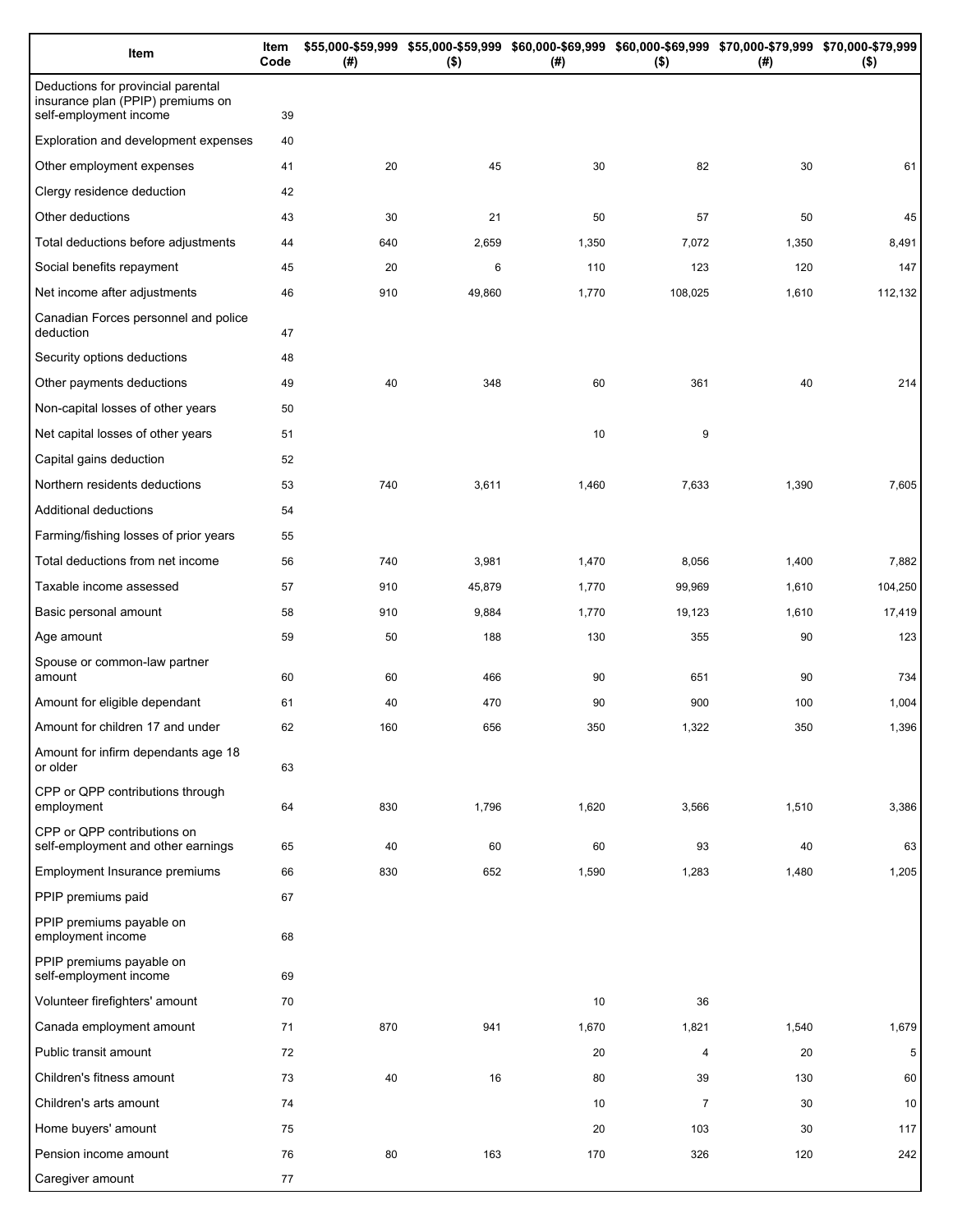| Item                                                                 | Item<br>Code | (#) | \$55,000-\$59,999 \$55,000-\$59,999 \$60,000-\$69,999 \$60,000-\$69,999 \$70,000-\$79,999 \$70,000-\$79,999<br>$($ \$) | (#)   | $($ \$) | (# )  | $($ \$)      |
|----------------------------------------------------------------------|--------------|-----|------------------------------------------------------------------------------------------------------------------------|-------|---------|-------|--------------|
| Disability amount                                                    | 78           | 20  | 113                                                                                                                    | 10    | 98      | 20    | 113          |
| Disability amount transferred from a<br>dependant                    | 79           |     |                                                                                                                        | 10    | 113     | 20    | 192          |
| Interest paid on student loans                                       | 80           | 60  | 37                                                                                                                     | 120   | 67      | 90    | 62           |
| Tuition, education, and textbook<br>amounts                          | 81           | 110 | 781                                                                                                                    | 150   | 896     | 130   | 703          |
| Tuition, education, and textbook<br>amounts transferred from a child | 82           |     |                                                                                                                        | 10    | 65      | 20    | 83           |
| Amounts transferred from spouse or<br>common-law partner             | 83           | 20  | 92                                                                                                                     | 30    | 128     | 30    | 106          |
| Medical expenses                                                     | 84           | 40  | 113                                                                                                                    | 70    | 142     | 50    | 125          |
| Total tax credits on personal amounts                                | 85           | 910 | 2,477                                                                                                                  | 1,770 | 4,678   | 1,610 | 4,330        |
| Allowable charitable donations and<br>government gifts               | 86           | 170 | 180                                                                                                                    | 360   | 445     | 360   | 479          |
| Eligible cultural and ecological gifts                               | 87           |     |                                                                                                                        |       |         |       |              |
| Total tax credit on donations and gifts                              | 88           | 160 | 49                                                                                                                     | 360   | 122     | 360   | 132          |
| Total federal non-refundable tax credits                             | 89           | 910 | 2,526                                                                                                                  | 1,770 | 4,799   | 1,610 | 4,462        |
| Federal dividend tax credit                                          | 90           | 80  | 48                                                                                                                     | 150   | 128     | 160   | 177          |
| Overseas employment tax credit                                       | 91           |     |                                                                                                                        |       |         |       |              |
| Minimum tax carryover                                                | 92           |     |                                                                                                                        |       |         |       |              |
| Basic federal tax                                                    | 93           | 900 | 4,824                                                                                                                  | 1,760 | 11,799  | 1,600 | 13,501       |
| Federal Foreign Tax Credit                                           | 94           | 30  | $\overline{c}$                                                                                                         | 40    | 2       | 40    | 5            |
| Federal Political contribution tax credit                            | 95           |     |                                                                                                                        | 10    | 3       | 10    | $\mathbf{1}$ |
| <b>Investment Tax Credit</b>                                         | 96           |     |                                                                                                                        |       |         |       |              |
| Labour-sponsored funds tax credit                                    | 97           |     |                                                                                                                        |       |         |       |              |
| Alternative minimum tax payable                                      | 98           |     |                                                                                                                        |       |         |       |              |
| Net federal tax                                                      | 99           | 900 | 4,821                                                                                                                  | 1,760 | 11,794  | 1,600 | 13,493       |
| CPP contributions on self-employment                                 | 100          | 40  | 120                                                                                                                    | 60    | 186     | 40    | 127          |
| Social Benefits repayment                                            | 101          | 20  | 6                                                                                                                      | 110   | 123     | 120   | 147          |
| <b>Net Provincial Tax</b>                                            | 102          | 900 | 1,930                                                                                                                  | 1,750 | 4,710   | 1,590 | 5,377        |
| Total tax payable                                                    | 103          | 900 | 6,878                                                                                                                  | 1,760 | 16,813  | 1,600 | 19,143       |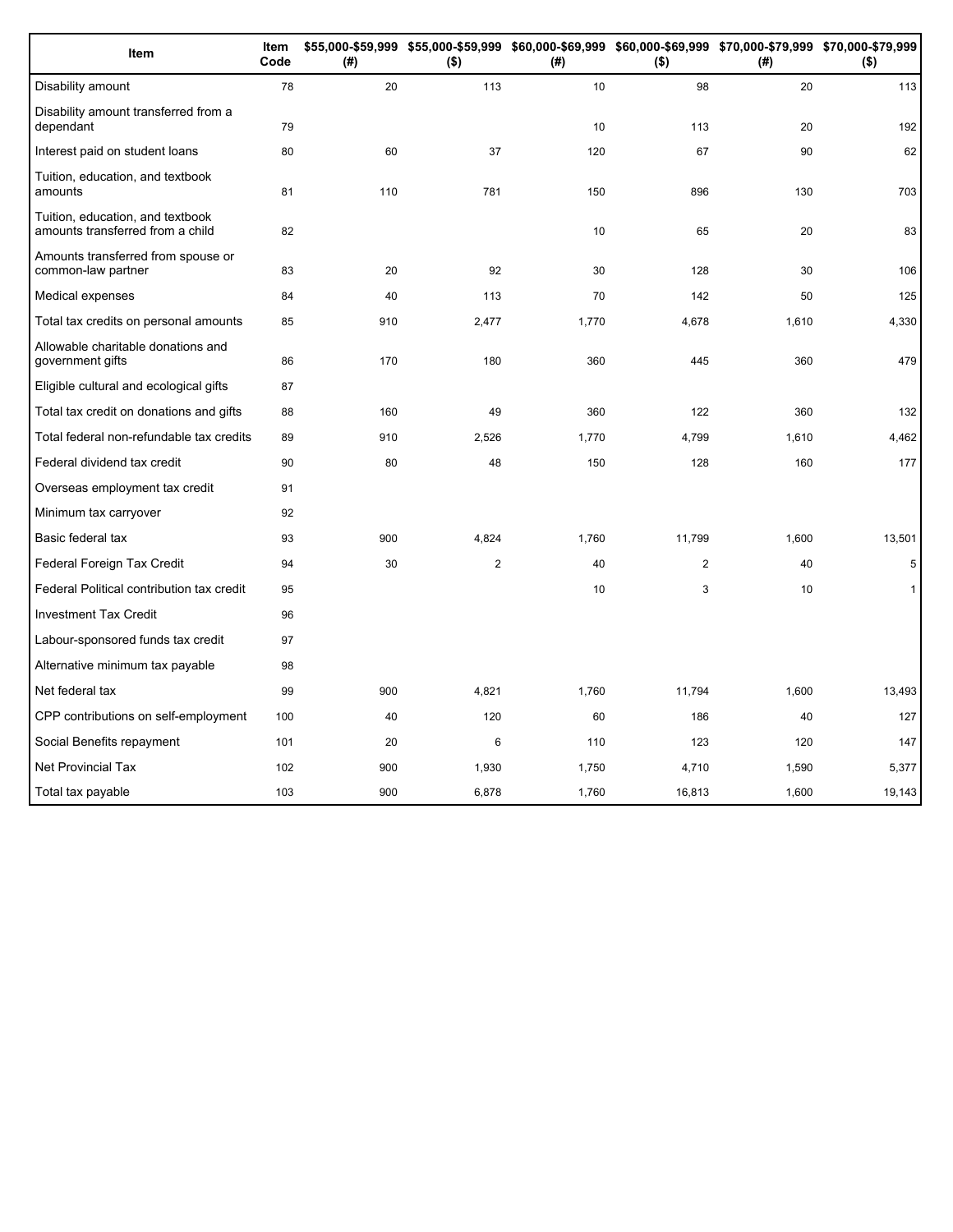| Item                                                              | Item<br>Code   | (# )  | $($ \$) | (# )  | $($ \$) | \$80,000-\$89,999 \$80,000-\$89,999 \$90,000-\$99,999 \$90,000-\$99,999 \$100,000-\$149,999 \$100,000-\$149,999<br>(#) | $($ \$)         |
|-------------------------------------------------------------------|----------------|-------|---------|-------|---------|------------------------------------------------------------------------------------------------------------------------|-----------------|
| Number of taxable returns                                         | $\mathbf{1}$   | 1,640 |         | 1,470 |         | 4,400                                                                                                                  |                 |
| Number of non-taxable returns                                     | $\overline{2}$ |       |         |       |         |                                                                                                                        |                 |
| Total number of returns                                           | 3              | 1,640 |         | 1,470 |         | 4,410                                                                                                                  |                 |
| Employment income                                                 | 4              | 1,580 | 125,577 | 1,430 | 128,154 | 4,330                                                                                                                  | 481,122         |
| Commissions (from employment)                                     | 5              | 30    | 426     | 30    | 479     | 70                                                                                                                     | 1,752           |
| Other employment income                                           | 6              | 80    | 835     | 60    | 502     | 190                                                                                                                    | 1,403           |
| Old Age Security pension (OASP)                                   | $\overline{7}$ | 60    | 371     | 40    | 166     | 140                                                                                                                    | 704             |
| CPP or QPP benefits                                               | 8              | 110   | 878     | 80    | 562     | 270                                                                                                                    | 2,026           |
| Other pensions or superannuation                                  | 9              | 90    | 3,306   | 50    | 1,740   | 220                                                                                                                    | 7,235           |
| Elected split-pension amount                                      | 10             | 30    | 289     | 30    | 220     | 70                                                                                                                     | 768             |
| Universal Child Care Benefit<br>(UCCB)                            | 11             | 120   | 169     | 90    | 152     | 130                                                                                                                    | 175             |
| Employment Insurance and other<br>benefits                        | 12             | 140   | 1,048   | 90    | 676     | 150                                                                                                                    | 830             |
| Taxable amount of dividends from<br>taxable Canadian corporations | 13             | 170   | 1,238   | 160   | 1,467   | 630                                                                                                                    | 6,381           |
| Interest and other investment<br>income                           | 14             | 280   | 218     | 270   | 260     | 1,030                                                                                                                  | 1,305           |
| Net partnership income (Limited<br>or non-active partners only)   | 15             |       |         |       |         |                                                                                                                        |                 |
| Net rental income                                                 | 16             | 90    | 32      | 90    | 222     | 360                                                                                                                    | 1,107           |
| Taxable capital gains                                             | 17             | 60    | 112     | 60    | 189     | 310                                                                                                                    | 985             |
| Registered retirement savings<br>plan income (RRSP)               | 18             | 220   | 1,080   | 190   | 1,038   | 710                                                                                                                    | 4,346           |
| Other income                                                      | 19             | 290   | 956     | 250   | 706     | 920                                                                                                                    | 3,675           |
| Net business income                                               | 20             | 80    | 1,677   | 90    | 1,978   | 240                                                                                                                    | 5,204           |
| Net professional income                                           | 21             | 10    | 445     |       |         | 50                                                                                                                     | 2,435           |
| Net commission income                                             | 22             |       |         |       |         | 20                                                                                                                     | 75              |
| Net farming income                                                | 23             |       |         |       |         | 10                                                                                                                     | 30 <sup>°</sup> |
| Net fishing income                                                | 24             |       |         |       |         |                                                                                                                        |                 |
| Workers' compensation benefits                                    | 25             | 30    | 300     | 40    | 274     | 80                                                                                                                     | 1,252           |
| Social assistance payments                                        | 26             |       |         |       |         |                                                                                                                        |                 |
| Net federal supplements                                           | 27             |       |         |       |         |                                                                                                                        |                 |
| Total income assessed                                             | 28             | 1,640 | 139,015 | 1,470 | 139,247 | 4,410                                                                                                                  | 522,957         |
| Registered pension plan<br>contributions (RPP)                    | 29             | 1,070 | 4,658   | 1,030 | 5,169   | 3,150                                                                                                                  | 20,071          |
| RRSP deduction                                                    | 30             | 720   | 3,300   | 730   | 4,052   | 2,450                                                                                                                  | 17,626          |
| Deduction for elected<br>split-pension amount                     | 31             | 40    | 485     | 20    | 249     | 110                                                                                                                    | 1,571           |
| Annual union, professional, or like<br>dues                       | 32             | 890   | 999     | 900   | 1,129   | 2,590                                                                                                                  | 3,832           |
| Child care expenses                                               | 33             | 130   | 827     | 100   | 607     | 210                                                                                                                    | 1,276           |
| Business investment loss                                          | 34             |       |         |       |         |                                                                                                                        |                 |
| Moving expenses                                                   | 35             | 10    | 71      | 20    | 63      | 40                                                                                                                     | 176             |
| Support payments made                                             | 36             |       |         |       |         | 20                                                                                                                     | 232             |
| Carrying charges and interest<br>expenses                         | 37             | 60    | 88      | 60    | 107     | 290                                                                                                                    | 477             |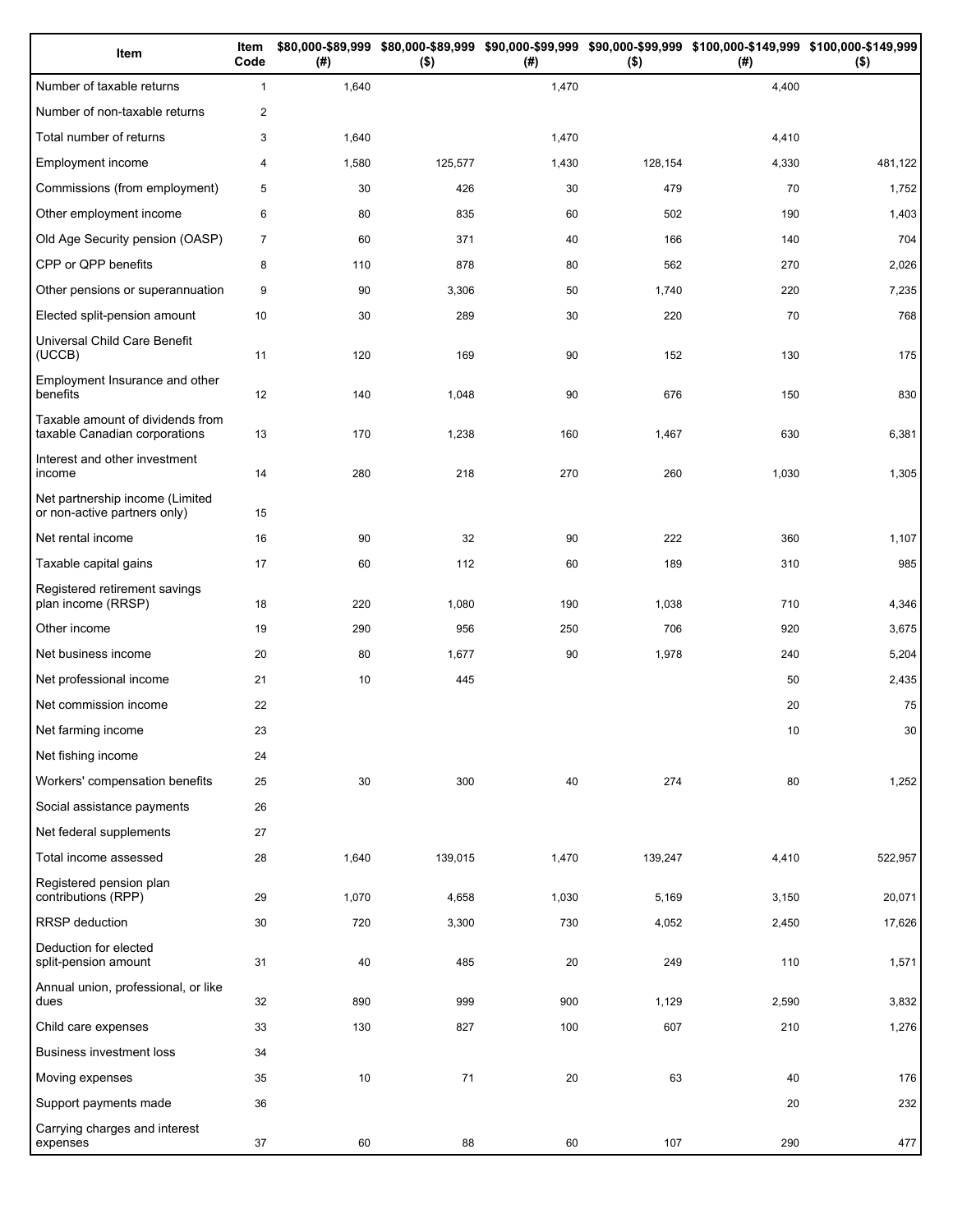| Item                                                                                              | Item<br>Code | (# )  | $($ \$) | (# )  | $($ \$) | \$80,000-\$89,999 \$80,000-\$89,999 \$90,000-\$99,999 \$90,000-\$99,999 \$100,000-\$149,999 \$100,000-\$149,999<br>(#) | $($ \$) |
|---------------------------------------------------------------------------------------------------|--------------|-------|---------|-------|---------|------------------------------------------------------------------------------------------------------------------------|---------|
| Deductions for CPP/QPP<br>contributions on self-employment<br>and other earnings                  | 38           | 30    | 49      | 30    | 47      | 70                                                                                                                     | 126     |
| Deductions for provincial parental<br>insurance plan (PPIP) premiums<br>on self-employment income | 39           |       |         |       |         |                                                                                                                        |         |
| Exploration and development<br>expenses                                                           | 40           |       |         |       |         | 10                                                                                                                     | 91      |
| Other employment expenses                                                                         | 41           | 40    | 173     | 50    | 127     | 140                                                                                                                    | 643     |
| Clergy residence deduction                                                                        | 42           |       |         |       |         |                                                                                                                        |         |
| Other deductions                                                                                  | 43           | 40    | 43      | 30    | 69      | 70                                                                                                                     | 114     |
| Total deductions before<br>adjustments                                                            | 44           | 1,460 | 10,766  | 1,340 | 11,653  | 4,160                                                                                                                  | 46,324  |
| Social benefits repayment                                                                         | 45           | 100   | 181     | 50    | 125     | 150                                                                                                                    | 615     |
| Net income after adjustments                                                                      | 46           | 1,640 | 128,068 | 1,470 | 127,469 | 4,410                                                                                                                  | 476,019 |
| Canadian Forces personnel and<br>police deduction                                                 | 47           |       |         |       |         |                                                                                                                        |         |
| Security options deductions                                                                       | 48           |       |         |       |         |                                                                                                                        |         |
| Other payments deductions                                                                         | 49           | 30    | 313     | 40    | 276     | 90                                                                                                                     | 1,265   |
| Non-capital losses of other years                                                                 | 50           |       |         |       |         |                                                                                                                        |         |
| Net capital losses of other years                                                                 | 51           | 10    | 8       |       |         | 60                                                                                                                     | 95      |
| Capital gains deduction                                                                           | 52           |       |         |       |         |                                                                                                                        |         |
| Northern residents deductions                                                                     | 53           | 1,470 | 8,880   | 1,360 | 8,754   | 4,150                                                                                                                  | 30,538  |
| Additional deductions                                                                             | 54           |       |         |       |         |                                                                                                                        |         |
| Farming/fishing losses of prior<br>years                                                          | 55           |       |         |       |         |                                                                                                                        |         |
| Total deductions from net income                                                                  | 56           | 1,470 | 9,241   | 1,370 | 9,044   | 4,160                                                                                                                  | 32,040  |
| Taxable income assessed                                                                           | 57           | 1,640 | 118,827 | 1,470 | 118,426 | 4,410                                                                                                                  | 443,979 |
| Basic personal amount                                                                             | 58           | 1,640 | 17,703  | 1,470 | 15,865  | 4,410                                                                                                                  | 47,665  |
| Age amount                                                                                        | 59           | 40    | 39      |       |         |                                                                                                                        |         |
| Spouse or common-law partner<br>amount                                                            | 60           | 100   | 709     | 80    | 584     | 320                                                                                                                    | 2,448   |
| Amount for eligible dependant                                                                     | 61           | 100   | 1,041   | 50    | 525     | 190                                                                                                                    | 1,924   |
| Amount for children 17 and under                                                                  | 62           | 390   | 1,524   | 360   | 1,438   | 1,230                                                                                                                  | 4,916   |
| Amount for infirm dependants age<br>18 or older                                                   | 63           |       |         |       |         |                                                                                                                        |         |
| CPP or QPP contributions<br>through employment                                                    | 64           | 1,560 | 3,529   | 1,420 | 3,227   | 4,270                                                                                                                  | 9,721   |
| CPP or QPP contributions on<br>self-employment and other<br>earnings                              | 65           | 30    | 49      | 30    | 47      | 70                                                                                                                     | 126     |
| Employment Insurance premiums                                                                     | 66           | 1,530 | 1,259   | 1,380 | 1,142   | 4,150                                                                                                                  | 3,440   |
| PPIP premiums paid                                                                                | 67           |       |         |       |         |                                                                                                                        |         |
| PPIP premiums payable on                                                                          |              |       |         |       |         |                                                                                                                        |         |
| employment income                                                                                 | 68           |       |         |       |         |                                                                                                                        |         |
| PPIP premiums payable on<br>self-employment income                                                | 69           |       |         |       |         |                                                                                                                        |         |
| Volunteer firefighters' amount                                                                    | 70           |       |         | 20    | 48      | 40                                                                                                                     | 114     |
| Canada employment amount                                                                          | 71           | 1,590 | 1,736   | 1,440 | 1,573   | 4,330                                                                                                                  | 4,735   |
| Public transit amount                                                                             | 72           | 20    | 9       | 20    | 8       | 50                                                                                                                     | 19      |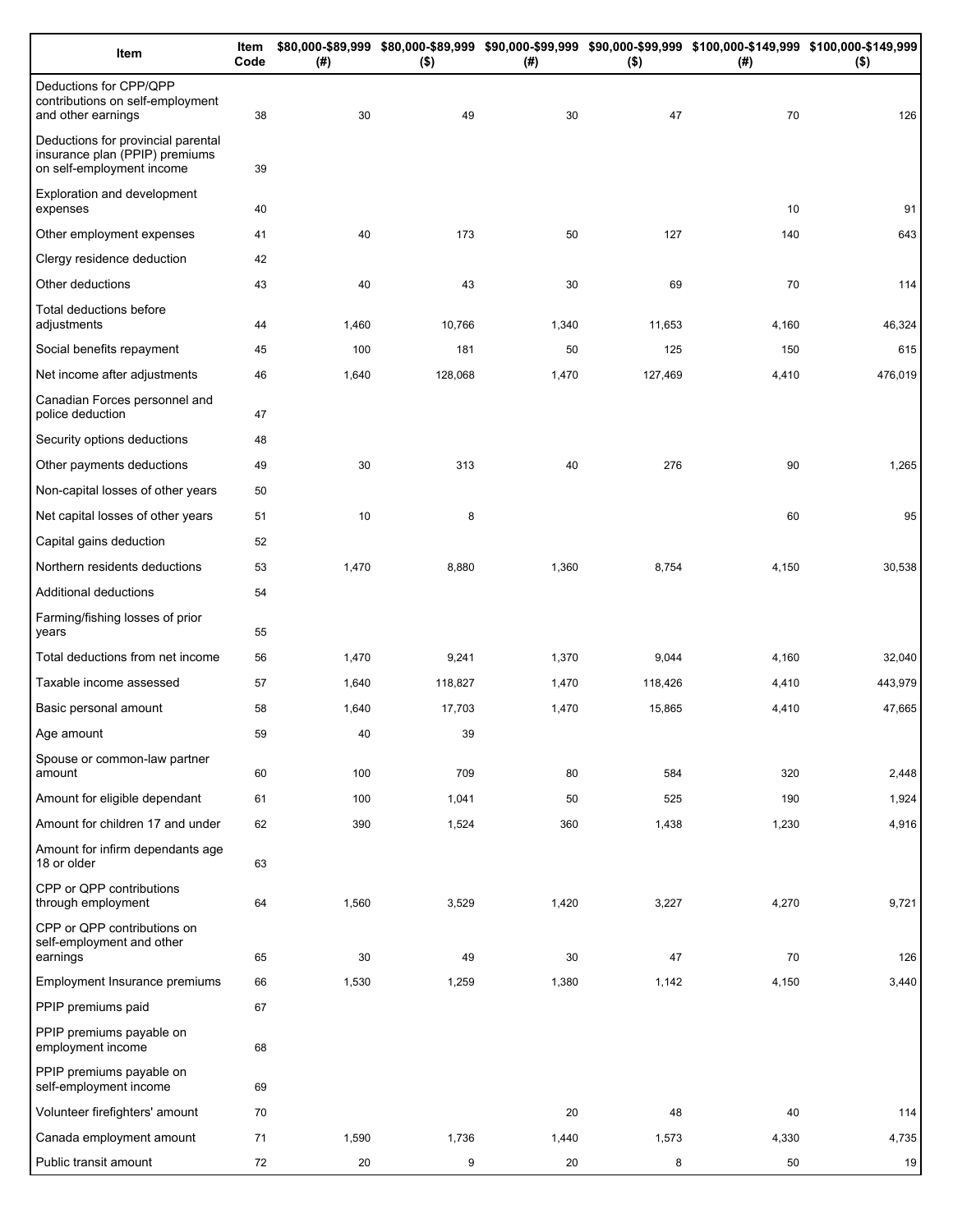| Item                                                                 | Item<br>Code | (# )  | $($ \$) | (#)   | $($ \$)        | \$80,000-\$89,999 \$80,000-\$89,999 \$90,000-\$99,999 \$90,000-\$99,999 \$100,000-\$149,999 \$100,000-\$149,999<br>(#) | $($ \$) |
|----------------------------------------------------------------------|--------------|-------|---------|-------|----------------|------------------------------------------------------------------------------------------------------------------------|---------|
| Children's fitness amount                                            | 73           | 170   | 82      | 170   | 86             | 610                                                                                                                    | 353     |
| Children's arts amount                                               | 74           | 40    | 15      | 40    | 20             | 200                                                                                                                    | 96      |
| Home buyers' amount                                                  | 75           | 30    | 99      | 40    | 156            | 60                                                                                                                     | 268     |
| Pension income amount                                                | 76           | 120   | 231     | 80    | 157            | 280                                                                                                                    | 536     |
| Caregiver amount                                                     | 77           |       |         |       |                | 20                                                                                                                     | 119     |
| Disability amount                                                    | 78           | 10    | 98      |       |                | 20                                                                                                                     | 151     |
| Disability amount transferred from<br>a dependant                    | 79           | 10    | 107     | 20    | 202            | 50                                                                                                                     | 486     |
| Interest paid on student loans                                       | 80           | 110   | 78      | 110   | 81             | 200                                                                                                                    | 138     |
| Tuition, education, and textbook<br>amounts                          | 81           | 130   | 843     | 120   | 571            | 270                                                                                                                    | 1,127   |
| Tuition, education, and textbook<br>amounts transferred from a child | 82           | 30    | 128     | 20    | 137            | 170                                                                                                                    | 805     |
| Amounts transferred from spouse<br>or common-law partner             | 83           | 30    | 141     | 30    | 110            | 70                                                                                                                     | 225     |
| Medical expenses                                                     | 84           | 50    | 131     | 40    | 159            | 140                                                                                                                    | 493     |
| Total tax credits on personal<br>amounts                             | 85           | 1,640 | 4,441   | 1,470 | 3,934          | 4,410                                                                                                                  | 11,989  |
| Allowable charitable donations<br>and government gifts               | 86           | 420   | 399     | 410   | 415            | 1,540                                                                                                                  | 2,271   |
| Eligible cultural and ecological<br>gifts                            | 87           |       |         |       |                |                                                                                                                        |         |
| Total tax credit on donations and<br>gifts                           | 88           | 420   | 107     | 410   | 112            | 1,540                                                                                                                  | 626     |
| Total federal non-refundable tax<br>credits                          | 89           | 1,640 | 4,548   | 1,470 | 4,046          | 4,410                                                                                                                  | 12,614  |
| Federal dividend tax credit                                          | 90           | 170   | 169     | 160   | 204            | 640                                                                                                                    | 880     |
| Overseas employment tax credit                                       | 91           |       |         |       |                |                                                                                                                        |         |
| Minimum tax carryover                                                | 92           |       |         |       |                |                                                                                                                        |         |
| Basic federal tax                                                    | 93           | 1,640 | 16,536  | 1,470 | 17,475         | 4,400                                                                                                                  | 73,847  |
| Federal Foreign Tax Credit                                           | 94           | 50    | 3       | 30    | $\overline{7}$ | 200                                                                                                                    | 32      |
| Federal Political contribution tax<br>credit                         | 95           | 10    | 3       | 10    | 3              | 90                                                                                                                     | 20      |
| <b>Investment Tax Credit</b>                                         | 96           |       |         |       |                |                                                                                                                        |         |
| Labour-sponsored funds tax credit                                    | 97           |       |         |       |                |                                                                                                                        |         |
| Alternative minimum tax payable                                      | 98           |       |         |       |                |                                                                                                                        |         |
| Net federal tax                                                      | 99           | 1,640 | 16,531  | 1,470 | 17,465         | 4,400                                                                                                                  | 73,784  |
| CPP contributions on<br>self-employment                              | 100          | 30    | 97      | 30    | 95             | 70                                                                                                                     | 253     |
| Social Benefits repayment                                            | 101          | 100   | 181     | 50    | 125            | 150                                                                                                                    | 615     |
| Net Provincial Tax                                                   | 102          | 1,630 | 6,615   | 1,460 | 7,160          | 4,390                                                                                                                  | 31,767  |
| Total tax payable                                                    | 103          | 1,640 | 23,424  | 1,470 | 24,844         | 4,400                                                                                                                  | 106,418 |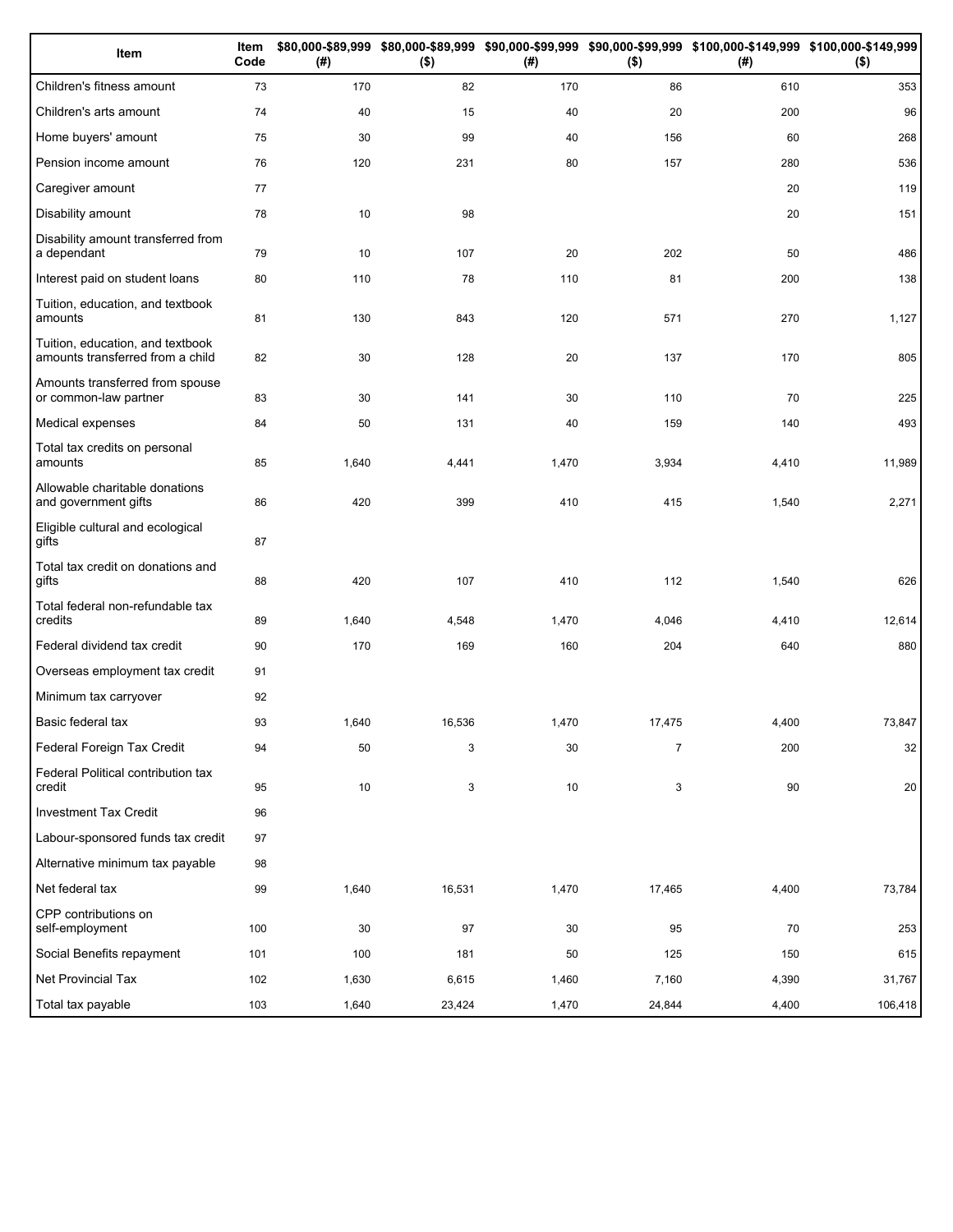| Item                                                                                           | Item<br>Code | (#)   | \$150,000-\$249,999 \$150,000-\$249,999<br>$($ \$) | \$250,000<br>and<br>over (#) | \$250,000<br>and<br>over (\$) |
|------------------------------------------------------------------------------------------------|--------------|-------|----------------------------------------------------|------------------------------|-------------------------------|
| Number of taxable returns                                                                      | $\mathbf{1}$ | 1,060 |                                                    | 250                          |                               |
| Number of non-taxable returns                                                                  | 2            |       |                                                    |                              |                               |
| Total number of returns                                                                        | 3            | 1,060 |                                                    | 250                          |                               |
| Employment income                                                                              | 4            | 1,020 | 160,883                                            | 220                          | 63,632                        |
| Commissions (from employment)                                                                  | 5            | 30    | 2,246                                              |                              |                               |
| Other employment income                                                                        | 6            | 90    | 729                                                | 30                           | 810                           |
| Old Age Security pension (OASP)                                                                | 7            | 80    | 351                                                | 20                           | 88                            |
| CPP or QPP benefits                                                                            | 8            | 110   | 893                                                | 20                           | 191                           |
| Other pensions or superannuation                                                               | 9            | 130   | 4,857                                              | 20                           | 1,275                         |
| Elected split-pension amount                                                                   | 10           | 20    | 127                                                |                              |                               |
| Universal Child Care Benefit (UCCB)                                                            | 11           |       |                                                    |                              |                               |
| Employment Insurance and other benefits                                                        | 12           | 20    | 97                                                 |                              |                               |
| Taxable amount of dividends from taxable Canadian corporations                                 | 13           | 350   | 7,738                                              | 150                          | 15,911                        |
| Interest and other investment income                                                           | 14           | 410   | 986                                                | 150                          | 1,347                         |
| Net partnership income (Limited or non-active partners only)                                   | 15           | 10    | 188                                                | 10                           | 552                           |
| Net rental income                                                                              | 16           | 160   | 541                                                | 50                           | 171                           |
| Taxable capital gains                                                                          | 17           | 170   | 957                                                | 90                           | 2,113                         |
| Registered retirement savings plan income (RRSP)                                               | 18           | 170   | 2,632                                              | 20                           | 1,555                         |
| Other income                                                                                   | 19           | 320   | 4,179                                              | 130                          | 6,960                         |
| Net business income                                                                            | 20           | 50    | 2,252                                              | 20                           | 2,149                         |
| Net professional income                                                                        | 21           | 20    | 2,164                                              | 20                           | 2,728                         |
| Net commission income                                                                          | 22           |       |                                                    |                              |                               |
| Net farming income                                                                             | 23           |       |                                                    |                              |                               |
| Net fishing income                                                                             | 24           |       |                                                    |                              |                               |
| Workers' compensation benefits                                                                 | 25           | 20    | 557                                                |                              |                               |
| Social assistance payments                                                                     | 26           |       |                                                    |                              |                               |
| Net federal supplements                                                                        | 27           |       |                                                    |                              |                               |
| Total income assessed                                                                          | 28           | 1,060 | 192,455                                            | 250                          | 101,691                       |
| Registered pension plan contributions (RPP)                                                    | 29           | 630   | 5,219                                              | 70                           | 743                           |
| <b>RRSP</b> deduction                                                                          | 30           | 660   | 8,395                                              | 170                          | 3,387                         |
| Deduction for elected split-pension amount                                                     | 31           | 70    | 1,398                                              | 10                           | 275                           |
| Annual union, professional, or like dues                                                       | 32           | 340   | 501                                                | 40                           | 43                            |
| Child care expenses                                                                            | 33           | 30    | 191                                                |                              |                               |
| <b>Business investment loss</b>                                                                | 34           |       |                                                    |                              |                               |
| Moving expenses                                                                                | 35           |       |                                                    |                              |                               |
| Support payments made                                                                          | 36           | 10    | 161                                                |                              |                               |
| Carrying charges and interest expenses                                                         | 37           | 170   | 590                                                | 90                           | 2,308                         |
| Deductions for CPP/QPP contributions on self-employment and other earnings                     | 38           | 20    | 48                                                 | 20                           | 33                            |
| Deductions for provincial parental insurance plan (PPIP) premiums on<br>self-employment income | 39           |       |                                                    |                              |                               |
| Exploration and development expenses                                                           | 40           |       |                                                    |                              |                               |
| Other employment expenses                                                                      | 41           | 40    | 284                                                | 10                           | 167                           |
| Clergy residence deduction                                                                     | 42           |       |                                                    |                              |                               |
| Other deductions                                                                               | 43           | 30    | 37                                                 | 10                           | 14                            |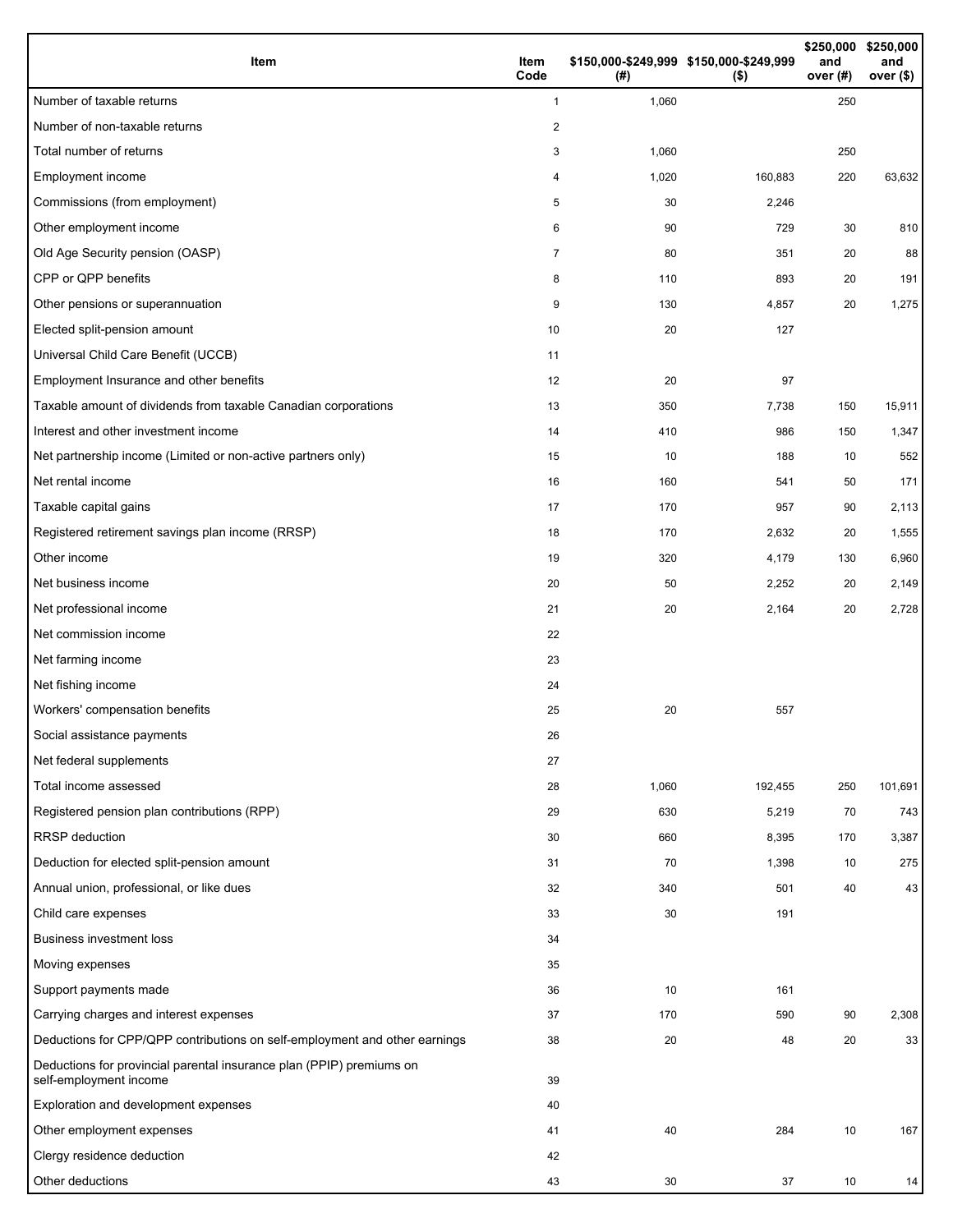| Item                                                              | <b>Item Code</b> | (# )  | \$150,000-\$249,999 \$150,000-\$249,999<br>$($ \$) | \$250,000<br>and<br>over (#) | \$250,000<br>and<br>over $($)$ |
|-------------------------------------------------------------------|------------------|-------|----------------------------------------------------|------------------------------|--------------------------------|
| Total deductions before adjustments                               | 44               | 980   | 17,058                                             | 220                          | 7,337                          |
| Social benefits repayment                                         | 45               | 70    | 358                                                | 20                           | 92                             |
| Net income after adjustments                                      | 46               | 1,060 | 175,038                                            | 250                          | 94,262                         |
| Canadian Forces personnel and police deduction                    | 47               |       |                                                    |                              |                                |
| Security options deductions                                       | 48               |       |                                                    |                              |                                |
| Other payments deductions                                         | 49               | 30    | 596                                                |                              |                                |
| Non-capital losses of other years                                 | 50               |       |                                                    |                              |                                |
| Net capital losses of other years                                 | 51               | 40    | 40                                                 | 30                           | 82                             |
| Capital gains deduction                                           | 52               |       |                                                    |                              |                                |
| Northern residents deductions                                     | 53               | 1,020 | 8,235                                              | 230                          | 1,596                          |
| Additional deductions                                             | 54               |       |                                                    |                              |                                |
| Farming/fishing losses of prior years                             | 55               |       |                                                    |                              |                                |
| Total deductions from net income                                  | 56               | 1,020 | 9,064                                              | 230                          | 3,009                          |
| Taxable income assessed                                           | 57               | 1,060 | 165,974                                            | 250                          | 91,253                         |
| Basic personal amount                                             | 58               | 1,060 | 11,470                                             | 250                          | 2,658                          |
| Age amount                                                        | 59               |       |                                                    |                              |                                |
| Spouse or common-law partner amount                               | 60               | 120   | 872                                                | 30                           | 225                            |
| Amount for eligible dependant                                     | 61               |       |                                                    |                              |                                |
| Amount for children 17 and under                                  | 62               | 300   | 1,154                                              | 80                           | 294                            |
| Amount for infirm dependants age 18 or older                      | 63               |       |                                                    |                              |                                |
| CPP or QPP contributions through employment                       | 64               | 1,000 | 2,264                                              | 210                          | 479                            |
| CPP or QPP contributions on self-employment and other earnings    | 65               | 20    | 48                                                 | 20                           | 33                             |
| Employment Insurance premiums                                     | 66               | 920   | 763                                                | 160                          | 130                            |
| PPIP premiums paid                                                | 67               |       |                                                    |                              |                                |
| PPIP premiums payable on employment income                        | 68               |       |                                                    |                              |                                |
| PPIP premiums payable on self-employment income                   | 69               |       |                                                    |                              |                                |
| Volunteer firefighters' amount                                    | 70               |       |                                                    |                              |                                |
| Canada employment amount                                          | 71               | 1,030 | 1,122                                              | 220                          | 242                            |
| Public transit amount                                             | 72               | 10    | 4                                                  |                              |                                |
| Children's fitness amount                                         | 73               | 140   | 90                                                 | 50                           | 32                             |
| Children's arts amount                                            | 74               | 60    | 32                                                 | 20                           | 11                             |
| Home buyers' amount                                               | 75               | 10    | 55                                                 |                              |                                |
| Pension income amount                                             | 76               | 140   | 274                                                | 30                           | 53                             |
| Caregiver amount                                                  | 77               |       |                                                    |                              |                                |
| Disability amount                                                 | 78               |       |                                                    |                              |                                |
| Disability amount transferred from a dependant                    | 79               | 20    | 127                                                |                              |                                |
| Interest paid on student loans                                    | 80               | 20    | 11                                                 |                              |                                |
| Tuition, education, and textbook amounts                          | 81               | 30    | 334                                                |                              |                                |
| Tuition, education, and textbook amounts transferred from a child | 82               | 60    | 279                                                | 20                           | 109                            |
| Amounts transferred from spouse or common-law partner             | 83               | 30    | 99                                                 |                              |                                |
| Medical expenses                                                  | 84               | 50    | 176                                                | 20                           | 106                            |
| Total tax credits on personal amounts                             | 85               | 1,060 | 2,935                                              | 250                          | 672                            |
| Allowable charitable donations and government gifts               | 86               | 490   | 855                                                | 160                          | 710                            |